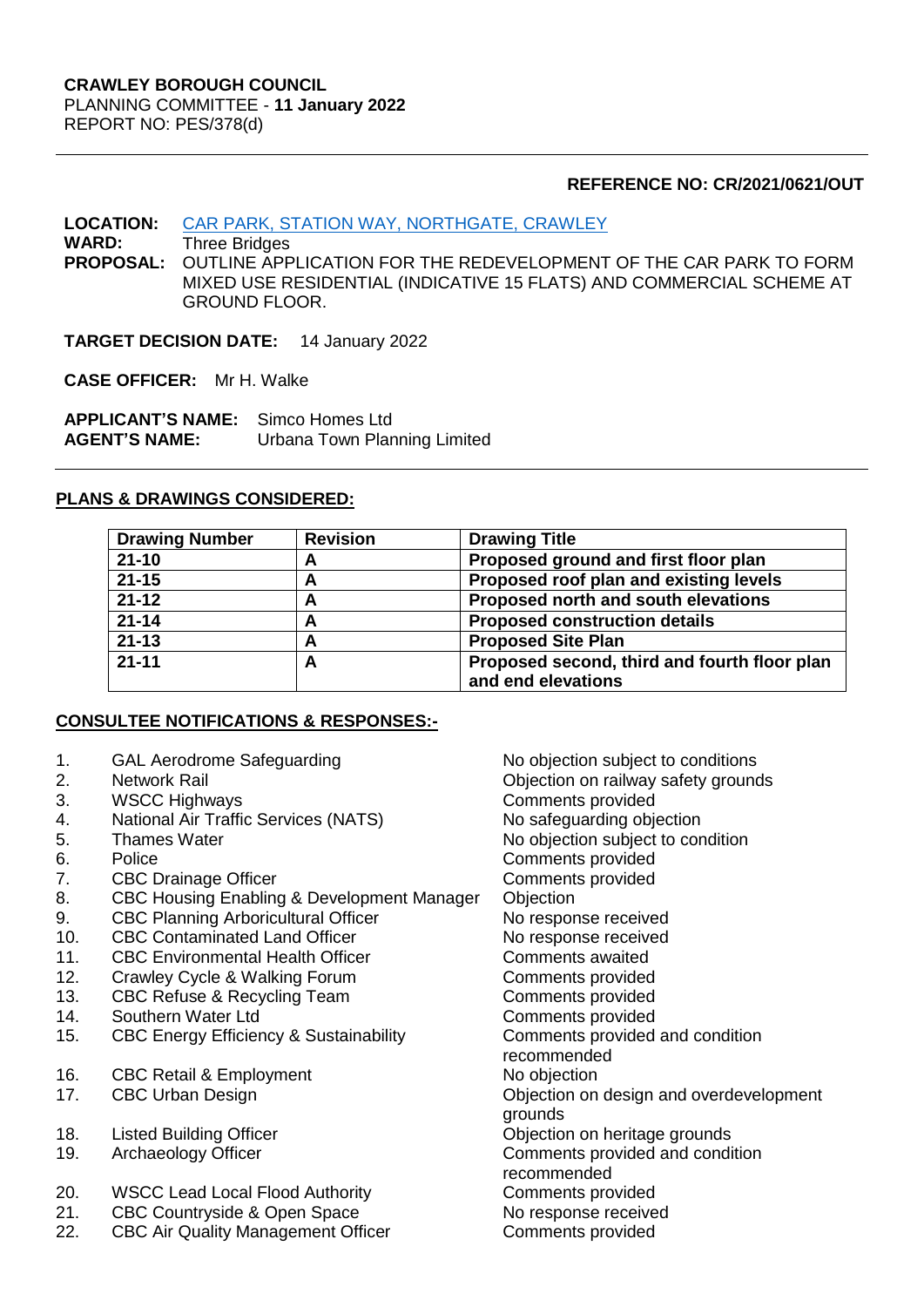# **NEIGHBOUR NOTIFICATIONS:-**

The application was advertised by a site notice, press notice and consultation letters, with a consultation deadline of 17 November.

# **RESPONSES RECEIVED:-**

One objection from a Crawley resident has been received raising concerns about the proposal being adjacent to a busy road, railway lines and the level crossing, being a health hazard due to noise and pollution from trains and traffic, objects falling onto the railway line and due to lack of car parking.

# **REASON FOR REPORTING TO COMMITTEE:-**

The application is for 'major' development.

# **THE APPLICATION SITE:-**

- 1.1 The application site contains a surface car park providing eleven car parking spaces. The site lies on the junction of High Street and Station Way. The existing vehicular access is at the western end of the site, close to the High Street junction, and the exit is at the eastern end of the site. To the west, across the High Street, is the Taj Mahal restaurant. The application site's use has been to serve as a car park serving the restaurant. It has an area of 0.05 hectares.
- 1.2 Station Way is one way at this point, with three westbound lanes. There are traffic lights, a pedestrian crossing and traffic island to the north of the application site. The southern vehicular lane on Station Way turns to provide access southwards along the High Street, over the railway level crossing and then onwards to Brighton Road. The two northern vehicular lanes turn northwards up the High Street and lead onto other parts of the town centre. There is also a cycle lane in the middle of Station Way, which provides access to advanced stop lines for travel in both directions at the High Street junction.
- 1.3 To the south of the site is the Crawley to Horsham railway line, with a Network Rail owned strip of land between application site and the railway line itself. This Network Rail land contains a telecommunications mast. The Taj Mahal restaurant and the service yard for Asda supermarket lie to the west. There are commercial premises and flats to the north across Station Way.
- 1.4 The railway signal box to the south west is a Grade II listed building and the Brighton Road conservation area lies to the south of the railway line. The application site lies within an Archaeological Notification Area based upon the settlement of Medieval Crawley.
- 1.5 The site is within a defined railway buffer area that extends 10m from the railway land along the length of the line. The site is shown on Council records as being potentially contaminated. The site lies within the Local Plan's Town Centre boundary and within a Priority Area for a District Energy Network. It also lies within the Long Distance View Splay from Tilgate Park.

# **THE PROPOSED DEVELOPMENT:-**

- 2.1 Outline planning permission is sought for redevelopment of the site to form a mixed use residential and commercial scheme. Access, appearance, layout and scale are to be approved at this stage, with only landscaping reserved for future consideration.
- 2.2 The building would contain 15 flats (8 one bed and 7 two bed) within a five storey building at its eastern end, dropping to four, then three, then single storey towards the level crossing. The ground floor would contain 95.3 square metres of commercial (Class E) floorspace. No vehicle parking is proposed on site, with a single, shared surface loading bay shown on the public highway to the north. The proposed building almost entirely covers the site. The submitted drawings misleadingly show the land to the south as a 'Proposed Landscaped Area.' This land is not within the applicant's control, it is owned by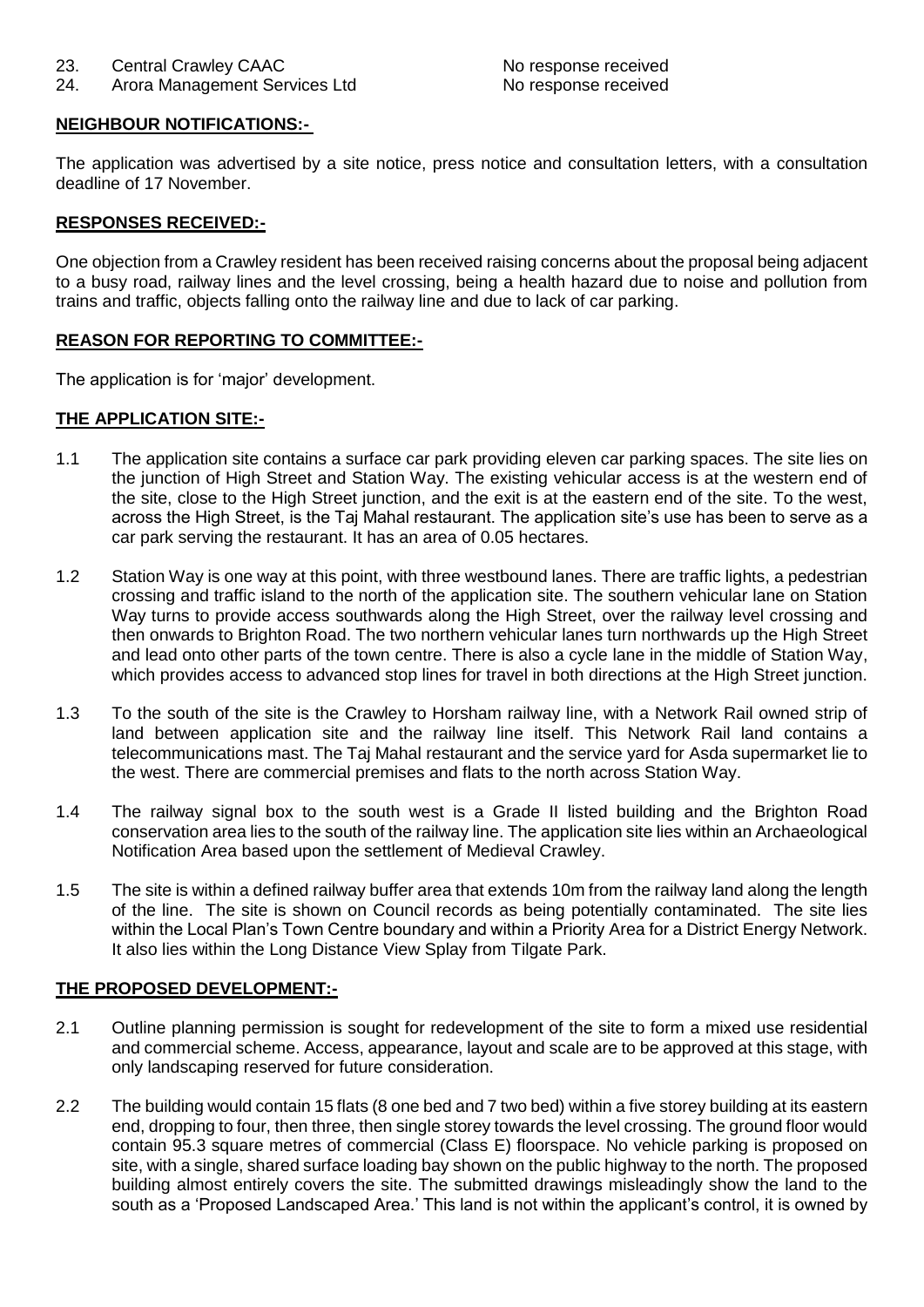Network Rail and part of the adjoining Station Gateway development. Residents of the proposed development subject of the current application would have no access to this land.

- 2.3 In support of the application, the applicant has submitted the following documents:
	- Planning Statement/Design and Access Statement (August 2021)
	- Built Heritage Statement (July 2020)
	- Archaeological Report (August 2020)
	- Sustainability and Energy Statement (June 2020)
	- Arboricultural Report (July 2020)
	- Transport Statement (June 2020)
	- Delivery and Servicing Plan (June 2020)
	- Preliminary Risk Assessment Report (June 2020)
	- Viability Assessment (July 2020)
	- Air Quality Assessment (June 2020)
	- Noise and Vibration Impact Assessment (August 2020)
	- Drainage Strategy and SUDS Appraisal (August 2020)
- 2.4 The location plan fails to accurately show the application site as it does not include the proposed loading bay. However, notice has been served on West Sussex County Council Highways team, as landowner, and it is not considered that the applicant is prejudiced by considering the application as it stands.
- 2.5 The Planning Committee refused a previous similar scheme on this site in 2021. In response to the refusal, the current proposal incorporates a number of amendments. The applicant states that the amendments have:
	- *"Rearranged the ground floor bedrooms away from north elevation* 
		- *Placed kitchens against north elevation instead of ground floor units.*
		- *Remove ground floor windows from the residential units and re-orient habitable rooms towards south elevation; replace with green wall on ground floor north elevation.*
	- *Moved the communal lobby to the north elevation*
	- *Green wall added on the east and west elevation walls, as well as along ground floor of north elevation.*
	- *Changed balcony doors to sliding doors, in line with comments from the previous case officer.*
	- *Additional cycle stands in front of proposed commercial unit. As well as the internal cycle parking provision, there is now a total of 38 total bike stands.*
	- *Re-orient the west end balconies on first floor and second floor to face south-west instead of north-west. Additional green wall is also provided where the balcony voids were previously located."*

# **PLANNING HISTORY:-**

- 3.1 CR/2020/0589/OUT Outline application for the redevelopment of car park to form mixed use residential with indicative 15 units and commercial scheme. Refused 13 January 2021 for the following reasons:
	- 1. The proposed development, by reason of its site coverage, layout, scale, massing, relationship to adjoining sites and proximity to Station Way, represents substantial overdevelopment of the site and is contrary to policies CH2 and CH3 of the Crawley Borough Local Plan, the Urban Design Supplementary Planning Document and the National Planning Policy Framework.
	- 2. The proposed development, by reason of its siting, design, massing, scale and external appearance, would form a dominant and unattractive building that would fail to respect the existing or proposed Station Way streetscene. There would be no opportunity to soften the building through the use of landscaping and its set back from the Station Way carriageway is totally inadequate. It represents a wholly unacceptable form of development and is contrary to policies CH2 and CH3 of the Crawley Borough Local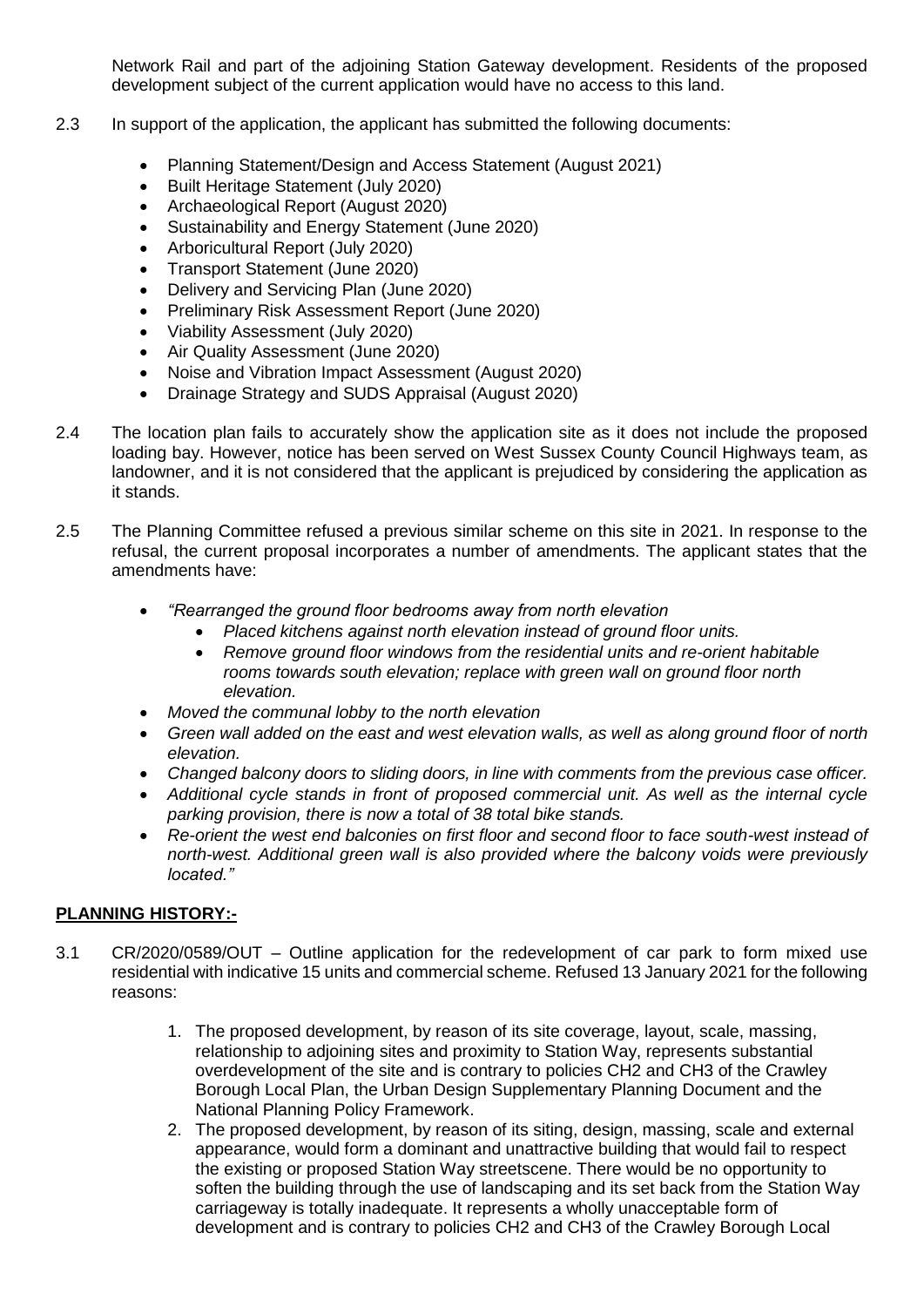Plan, the Urban Design Supplementary Planning Document and the National Planning Policy Framework.

- 3. The proposed development, by reason of the orientation of the flats and their amenity space, together with their proximity to Station Way, would suffer an unacceptable loss of privacy, provide extremely poor outlook and provide inadequate natural light and sunlight to windows and balconies. As such, the proposal would fail to create a satisfactory residential environment for future residents contrary to policies CH3 and CH5 of the Crawley Borough Local Plan, the Urban Design Supplementary Planning Document and the National Planning Policy Framework.
- 4. The applicant has provided insufficient evidence to demonstrate to the satisfaction of the Local Planning Authority that the occupiers of the proposed noise sensitive residential (C3) development would not suffer significant disturbance and be harmed by noise from nearby road and railway sources. The applicant has also failed to demonstrate that acceptable mitigation can be put in place to address these significant noise concerns. The proposed development is therefore contrary to policy ENV11 of the Crawley Borough Local Plan, the National Planning Policy Framework and the Noise Policy Statement for England.
- 5. The proposed development would have an unacceptable and overdominant relationship to the development proposed on the adjoining allocated Station Gateway site and would dominate and overlook the landscaping area to the south. It fails to take a comprehensive approach to development in this area. The proposal is contrary to policies CH2, CH3 and CH4 of the Crawley Borough Local Plan, the Urban Design Supplementary Planning Document and the National Planning Policy Framework.
- 6. The proposed development, with its lack of on-site vehicle parking, below standard cycle parking and reliance on a single loading bay, fails to provide for the vehicular traffic that it would generate. Insufficient evidence has been submitted to demonstrate that the proposed servicing arrangements could operate satisfactorily without adversely affecting either the free flow of traffic along Station Way and over the level crossing or the safe movement of passing pedestrians and wheelchair users. The applicant has failed to demonstrate that the proposal would not affect the safe and acceptable operation of the nearby railway level crossing. The proposal is therefore contrary to policies IN1, IN3 and IN4 of the Crawley Borough Local Plan, the parking standards set out in the Urban Design Supplementary Planning Document and the National Planning Policy Framework.
- 7. The applicant has failed to demonstrate that the proposed residential refuse and recycling arrangements would be suitable to enable the development to meet its own operational needs, taking into account the orientation of the store, the required container sizes and the travel distance to the loading bay. The proposal is thus contrary to policies CH3 and IN1 of the Crawley Borough Local Plan 2015-2030.
- 8. The proposal would not make any provision towards affordable housing, despite the significant and demonstrated need in Crawley. Non-viability of the scheme has not been demonstrated. The proposed development is therefore contrary to policy H4 of the Crawley Borough Local Plan 2015-2030, the Affordable Housing Supplementary Planning Document and paragraph 64 of the National Planning Policy Framework.
- 9. An agreement is not in place to ensure that the appropriate contributions for tree planting and open space are secured. The development is therefore contrary to policies CH6, ENV5, and IN1 of the Crawley Borough Local Plan 2015-2030 and the Green Infrastructure Supplementary Planning Document.
- 10. The proposed development, by reason of its location, proximity, siting, bulk and massing, would adversely affect views of and the setting of the Grade II listed signal box, the locally listed Nightingale House and the Brighton Road conservation area contrary to policies CH12, CH13, CH14 and CH15 of the Crawley Borough Local Plan 2015-2030.
- 3.2 The subsequent appeal was dismissed on 24 November 2021. The Inspector stated:

*"41. I have concluded that the proposal would be contrary to development plan policies relating to design, character and appearance, the living conditions of future occupiers, highway safety, open space, and trees. Notwithstanding those matters where I have not found conflict with the development plan, including in relation to the historic environment, the range and extent of conflicts is such that the proposal should be regarded as being in conflict*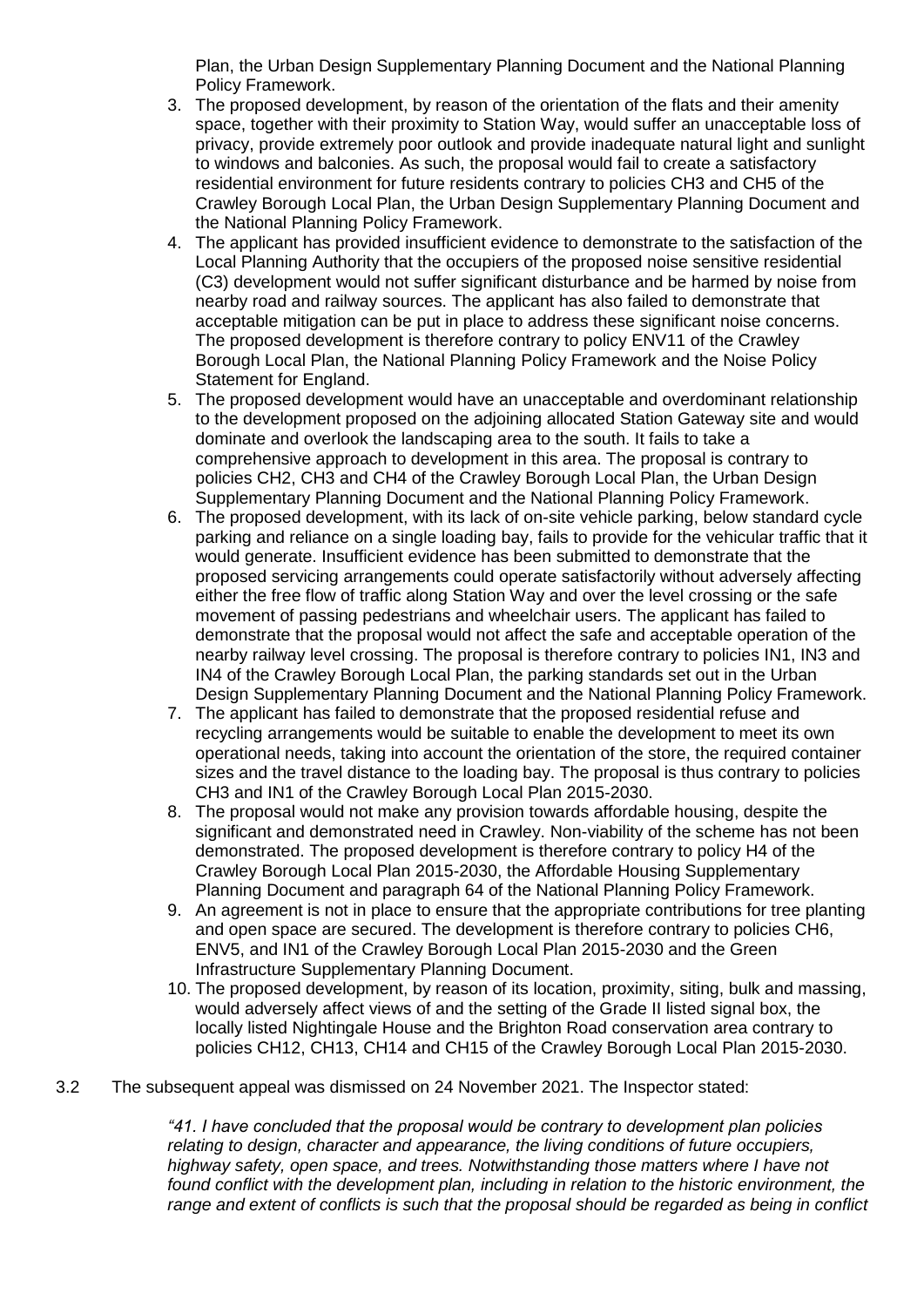*with the development plan as a whole. This conclusion would be the same whether or not the absence of affordable housing was found to be justified on viability grounds.* 

*42. I have had regard to the fact that the proposal would deliver new housing and commercial floorspace, making more effective use of land in an accessible location on the edge of the town centre. However, this does not outweigh the conflict with the development plan that I have identified. Accordingly, the appeal should be dismissed."*

- 3.3 Whilst the Inspector did not support the Council's reasons for refusal on heritage or safety in relation to the railway crossing, he supported the conclusions on every other issue raised in the ten reasons for refusal set out above.
- 3.4 Although the issue arose after the appeal had been lodged, the Inspector also supported the Council's view that the proposal was unacceptable on water neutrality grounds. He stated:

*"Natural England's position statement was issued quite recently so this matter has not been addressed in the application documents or in the appeal documents. Nevertheless, as this matter is now at appeal, I am the competent authority for the purposes of the Conservation of Habitats and Species Regulations 2017 (as amended) (the Habitats Regulations). It appears to me that, in the absence of mitigation measures, I cannot exclude the possibility that this proposal would have a significant effect on the Arun protected sites, either alone or in combination with other plans and projects."*

- 3.5 There is little other planning history on the site, with the following two applications being the only recent ones:
	- **CR/2017/0593/FUL –** Installation of mobile hot food takeaway van. Two year temporary permission granted 1 September 2019.
	- **CR/2014/0739/FUL –** Installation of a self-contained coffee outlet based within a converted 6m ISO shipping container. Two year temporary permission granted 29 January 2015.
- 3.6 The adjoining Overline House/Station Gateway site to the east has the following relevant planning history:
	- **CR/2019/0602/ARM –** Approval of reserved matters pursuant to CR/2016/0294/OUT for residential led mixed use redevelopment (multi deck car park removed from scheme). Current undetermined application.
	- **CR/2016/0294/OUT –** Outline application (All matters reserved) for demolition of existing office building and integrated railway station building, footbridges and ancillary structures. Erection of 308 studio, 1, 2 and 3 bedroom residential apartments and associated parking (C3 use class); integrated railway station building, footbridges and ancillary structures; flexible use retail/coffee shop/business centre (A1/A3/B1 use classes); 120 space multi-deck station car park, vehicle drop-off lay-by and associated highway works and public realm enhancements. Approved following completion of S106 agreement 16 August 2016.

# **PLANNING POLICY:-**

# National Planning Policy Framework (July 2021)

- 4.1 The National Planning Policy Framework (NPPF) states that the purpose of the planning system is to contribute to the achievement of sustainable development. Paragraph 8 states that achieving sustainable development means the planning system has three overarching objectives which are interdependent and need to be secured in mutually supportive ways. These are economic, social and environmental.
- 4.2 Section 4 'Decision Making' states that Local Planning Authorities (LPAs) should approach decisions on proposed development in a positive and creative way. It also recommends that applicants should take advantage of pre-application discussions. Paragraph 47 confirms the statutory requirement for decisions to be made in accordance with the development plan and as quickly as possible. Local Planning Authorities should consider whether development can be made acceptable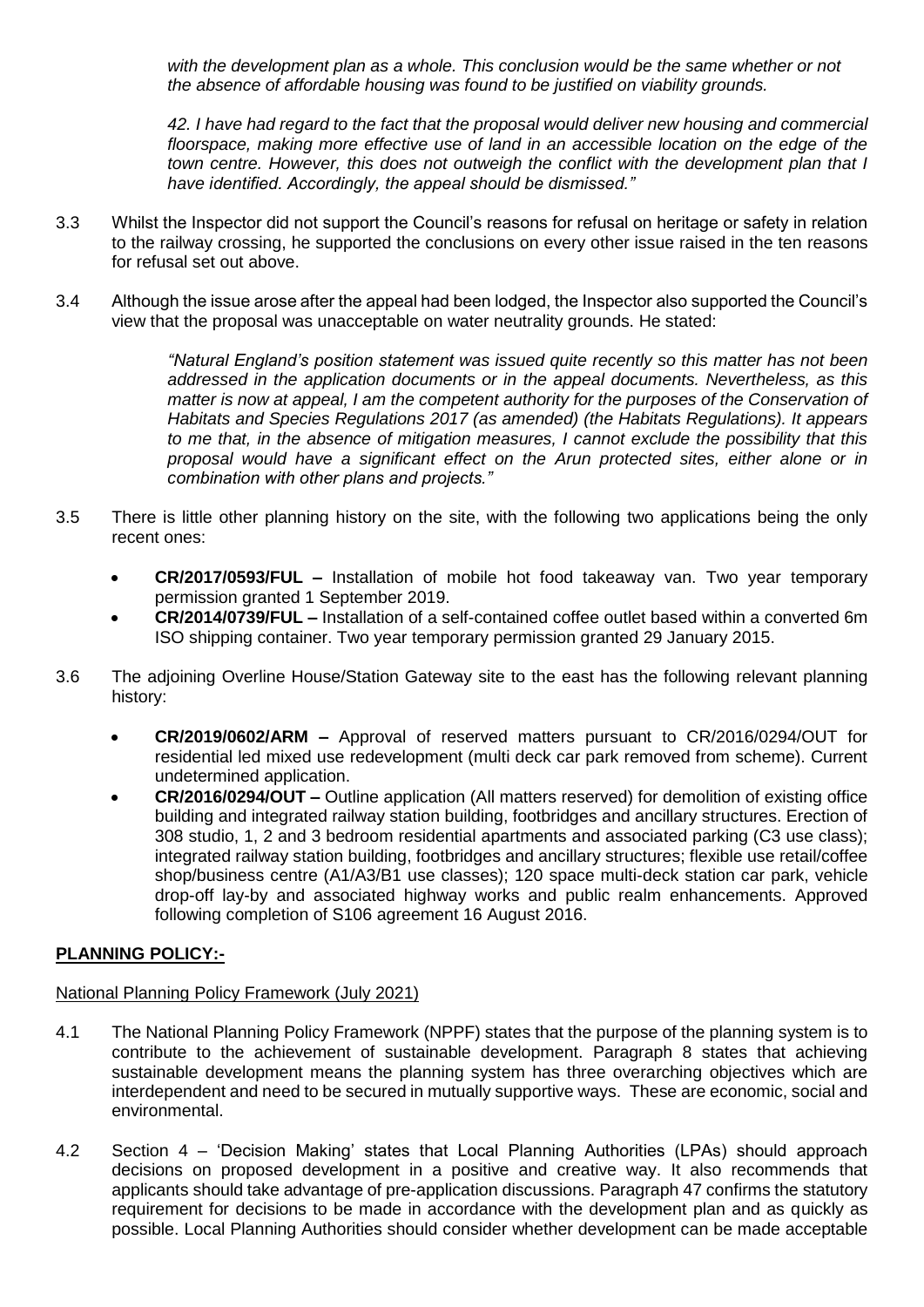through conditions or obligations. Paragraph 58 states that where up-to-date policies have set out the contribution expected from development, planning applications that comply with them should be assumed to be viable. It is up to the applicant to demonstrate whether particular circumstances justify the need for a viability assessment at the application stage. All viability assessments should be made publicly available.

- 4.3 Section 5 'Delivering a sufficient supply of homes' emphasises the need to boost housing supply and for the planning system to deliver a sufficient supply of homes, including affordable housing. Paragraph 63 states that, where a need for affordable housing is identified, policies should specify the type required and expect it to be met on-site unless alternative contributions can be robustly justified or an agreed approach creates mixed and balance communities. Paragraph 65 states that where major development involving the provision of housing is proposed, planning policies and decisions should expect at least 10% of the homes to be available for affordable home ownership unless this would exceed the level of affordable housing required in the area, or significantly prejudice the ability to meet the identified affordable housing needs of specific groups. Exemptions to this 10% requirement should also be made where the site or proposed development:
	- a) provides solely for Build to Rent homes;
	- b) provides specialist accommodation for a group of people with specific needs (such as purpose-built accommodation for the elderly or students);
	- c) is proposed to be developed by people who wish to build or commission their own homes; or
	- d) is exclusively for affordable housing, an entry-level exception site or a rural exception site.
- 4.4 Section 6 'Building a strong, competitive economy' states that planning decisions should allow businesses to invest, expand and adapt. Section 7 – Ensuring the vitality of town centres highlights the role that town centres play at the heart of communities.
- 4.5 Section 8 'Promoting healthy and safe communities' seeks to ensure planning policies and decisions should aim to achieve healthy, inclusive and safe places which promote social interaction, are safe and accessible so that crime and disorder and fear of crime do not undermine quality of life and enable and support healthy lifestyles. Planning policies and decisions should promote public safety and take into account wider security (and defence) requirements.
- 4.6 Section 9 'Promoting sustainable transport' sets out transport considerations for new development including potential impacts on the existing transport network/s, opportunities for sustainable modes of transport and the need to focus development in sustainable locations. Paragraph 112 states that applications for development should give priority first to pedestrian, cycle and public transport movements, address the need of people with disabilities in relation to all transport, create safe, secure and attractive places avoiding conflict between different transport users, allow for efficient delivery of goods, and access by service and emergency vehicles and be designed to enable charging of plugin vehicles.
- 4.7 Section 11 'Making effective use of land' states in paragraph 119 that *"Planning policies and decisions should promote an effective use of land in meeting the need for homes and other uses, while safeguarding and improving the environment and ensuring safe and healthy living conditions."* The redevelopment of underutilised land and buildings is encouraged, and LPA's should take a positive approach to alternative uses of currently developed land which is not allocated for a specific purpose to meet identified development needs. Paragraphs 124 and 125 seek to ensure efficient use though achieving appropriate densities on each site.
- 4.8 Section 12 'Well designed places' states that good design is a key aspect of sustainable development and that the planning and development process should achieve the creation of highquality buildings and places. Paragraph 130 states:

*"Planning policies and decisions should ensure that developments:*

*a) will function well and add to the overall quality of the area, not just for the short term but over the lifetime of the development;*

*b) are visually attractive as a result of good architecture, layout and appropriate and effective landscaping;*

*c) are sympathetic to local character and history, including the surrounding built environment and landscape setting, while not preventing or discouraging appropriate innovation or change (such as increased densities);*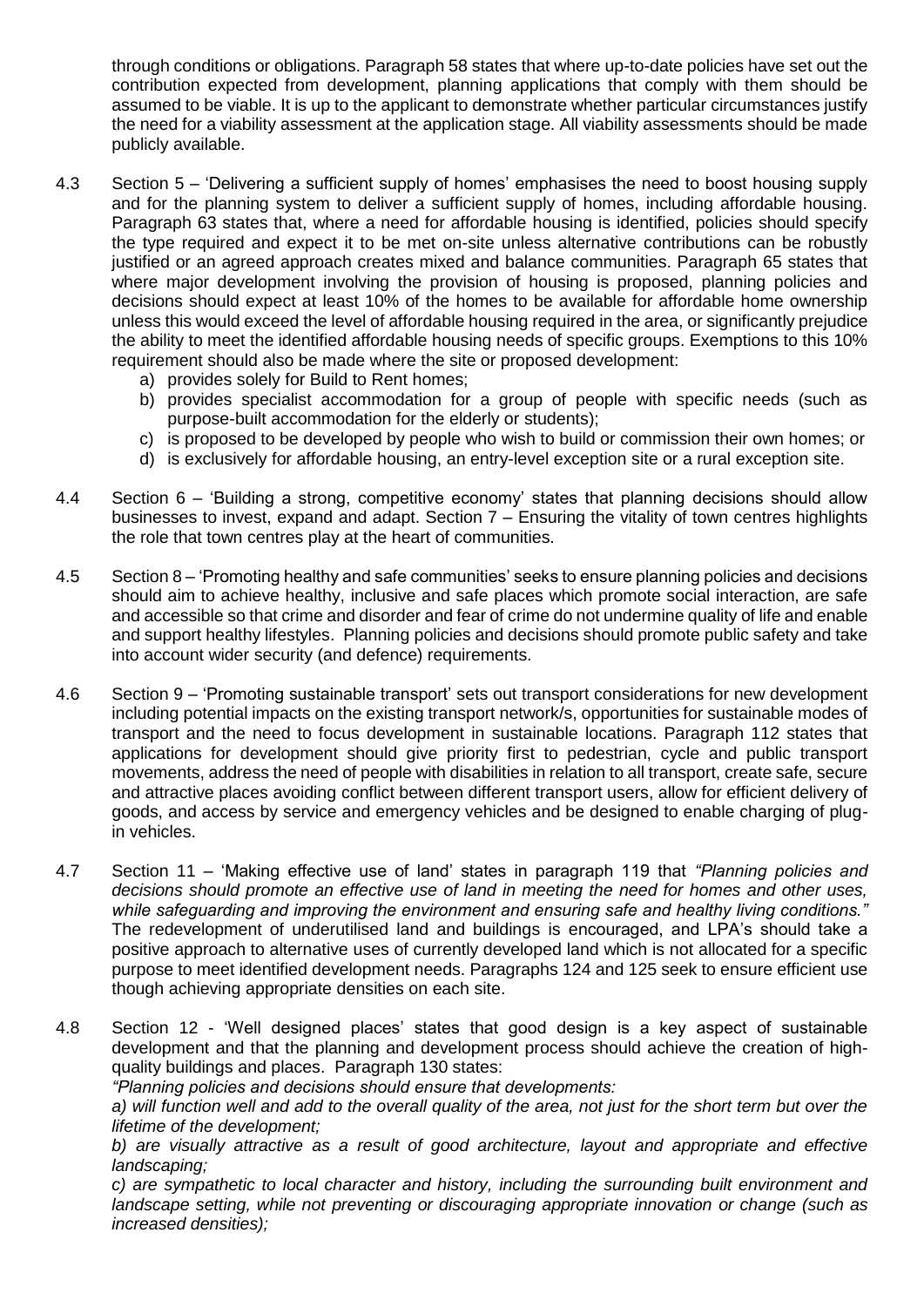*d) establish or maintain a strong sense of place, using the arrangement of streets, spaces, building types and materials to create attractive, welcoming and distinctive places to live, work and visit; e) optimise the potential of the site to accommodate and sustain an appropriate amount and mix of development (including green and other public space) and support local facilities and transport networks; and*

*f) create places that are safe, inclusive and accessible and which promote health and well-being, with a high standard of amenity for existing and future users, and where crime and disorder, and the fear of crime, do not undermine the quality of life or community cohesion and resilience.*"

4.9 Section 15 – Conserving and Enhancing the Natural Environment. Paragraph 174 states that development should contribute to and enhance the natural and local environment by minimising impacts on and providing net gains for biodiversity. Paragraph 180 states *"opportunities to improve biodiversity in and around developments should be integrated as part of their design, especially where this can secure measurable net gains for biodiversity."* Paragraph 185 states that planning policies and decisions should also ensure that new development is appropriate for its location taking into account the likely effects (including cumulative effects) of pollution on health, living conditions and the natural environment, as well as the potential sensitivity of the site or the wider area to impacts that could arise from the development. In doing so they should mitigate and reduce to a minimum potential adverse impacts resulting from noise from new development – and avoid noise giving rise to significant adverse impacts on health and the quality of life.

#### Crawley Borough Local Plan (2015-2030) (adopted December 2015)

- 4.10 The Development Plan for Crawley is the Crawley Borough Local Plan 2015–2030 (adopted December 2015). The following Local Plan policies are relevant to this application:
	- Policy SD1: Presumption in Favour of Sustainable Development. This overarching policy states that there will be a presumption in favour of sustainable development. Development will be supported when it complements Crawley's character as a compact town within a countryside setting, developed on a neighbourhood principle and maximises the use of sustainable travel. Development will be supported where it respects the heritage of the borough and protects, enhances and creates opportunities for Crawley's unique green infrastructure and accords with other policies and objectives unless material considerations indicate otherwise.
	- Policy CH2: Principles of Good Urban Design seeks to assist in the creation, retention or enhancement of successful places. In particular development proposals will be required to: *"(a) respond to and reinforce locally distinctive patterns of development and landscape character*

*and to protect and/or enhance heritage assets,*

*(b) create continuous frontages onto streets and spaces enclosed by development which clearly defines private and public areas,*

*(c) create public spaces and routes that are attractive, safe, uncluttered and which work effectively for all in society including disabled and elderly people,*

*(d) make places that connect with each other and are easy to move through,*

*(e) provide recognisable routes, intersections and landmarks to help people find their way around,*

*(f) consider flexible development forms that can respond to changing social, technological and economic conditions,*

*(g) provide diversity and choice through a mix of compatible development and uses that work together to create viable places that respond to local needs*".

- Policy CH3: Normal Requirements of All New Development states all proposals for development will be required to make a positive contribution to the area; be of a high quality urban design; provide and retain a good standard of amenity for all nearby and future occupants of land and buildings; be able to meet its own operational requirements necessary for the safe and proper use of the site; retain existing individual or groups of trees; incorporate "Secure by Design" principles and demonstrate how the Building for Life 12 criteria would be delivered. Development proposals must adhere to any relevant supplementary planning guidance produced by the council.
- Policy CH4: Comprehensive Development and Efficient Use of Land. Development proposals must use land efficiently and not unduly restrict the development potential of adjoining land, nor prejudice the proper planning and phasing of development over a wider area.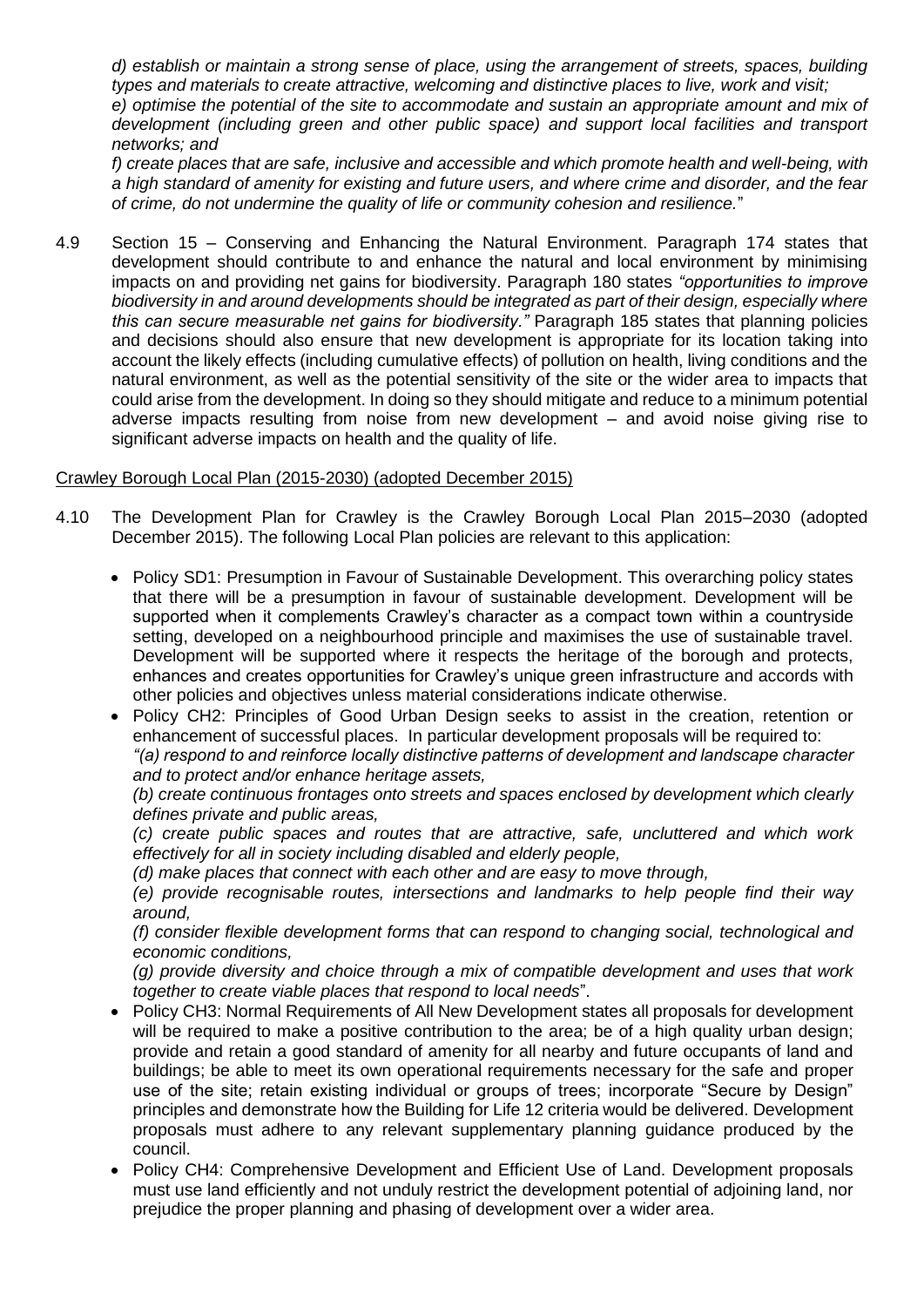- Policy CH5: Standards for all New Dwellings states that new dwellings must create a safe, comfortable and sustainable living environment and sets out minimum sizes for each dwelling, based on the Nationally Described Space Standards, and be capable of adaption through meeting Building Regulations Part M Category 2. Residential developments should be designed to include amenity space standards adequate to meet basic privacy, amenity and usability requirements.
- Policy CH6: Tree Planting and Replacement Standards. Landscape proposals for residential development should contribute to the character and appearance of the town by including at least one new tree for each new dwelling, of an appropriate species and planted in an appropriate location. If on-site provision is not feasible or desirable, commuted sums will be sought in lieu.
- Policy CH8: Important views requires that the important views identified on the Local Plan Map should be protected and/or enhanced and development proposals should not result in a direct adverse impact or lead to the erosion of these views. The site is within the Long Distance View Splay from Tilgate Park.
- Policy CH12: Heritage assets states that all development should ensure that Crawley's designated and non-designated heritage assets are treated as a finite resource, and that their key features or significance are not lost as a result of development.
- Policy CH13: Conservation Areas states all development within a conservation area should individually or cumulatively result in the preservation or enhancement of the character and appearance of the area. A Heritage Impact Assessment should be submitted in support of proposals. The policy also states that there may be structures within conservation areas that do not contribute positively, for which a case for demolition will be considered on a case-by-case basis.
- Policy CH15: Listed Buildings and Structures requires works to listed buildings to be consistent with their character, appearance and heritage value. A Heritage Impact Assessment should be submitted to demonstrate how listed buildings will be protected.
- Policy EC1: Sustainable Economic Growth. Crawley's role as the key economic driver for the Gatwick Diamond will be protected and enhanced. To ensure that Crawley's recognised economic role and function is maintained and enhanced the council will: i) Build upon and protect the established role of Manor Royal as the key business location (B Use Classes) for Crawley at the heart of the Gatwick Diamond; and ii) Ensure that the town's Main Employment Areas are the focus for sustainable economic growth.
- Policy EC4: Employment Development and Residential Amenity seeks to ensure that residential development within Main Employment Areas does not constrain the economic function of the area.
- Policy EC6: Development Sites within the Town Centre Boundary states that sites within the Town Centre boundary provide an important opportunity to promote town centre viability in a sustainable location through mixed use development that meets the economic and housing needs of the borough.
- Policy EC7 (Retail and Leisure Development outside the Primary Shopping Area) sets out the approach, taking the NPPF Town Centre First principle, by which edge or out-of-centre proposals will be assessed.
- Policy H1: Housing Provision. The council will positively consider proposals for the provision of housing to meet local housing need ensuring against town-cramming or unacceptable impact on the planned character or neighbourhoods or residential amenity.
- Policy H2: Key Housing Sites. This policy encourages residential uses in the town centre, identifying the area as a broad location for housing.
- Policy H3: Future Housing Mix. All housing development should provide a mix of dwelling types and sizes to address the nature of local housing needs and market demand. The appropriate mix of house types and sizes for each site will depend upon the size and characteristics of the site and the viability of the scheme. However, consideration should be given to the evidence established in the Strategic Housing Market Assessment and its updates for market housing needs and demand in Crawley.
- Policy H4: Affordable and Low Cost Housing. 40% affordable housing will be required from all residential developments. In addition to the provision of 40% affordable housing, approximately 10% low cost housing will be sought on developments proposing 15 dwellings or more, offering up to 10% discount to first-time buyers.
- Policy ENV2: Biodiversity. All development proposals will be expected to incorporate features to encourage biodiversity where appropriate.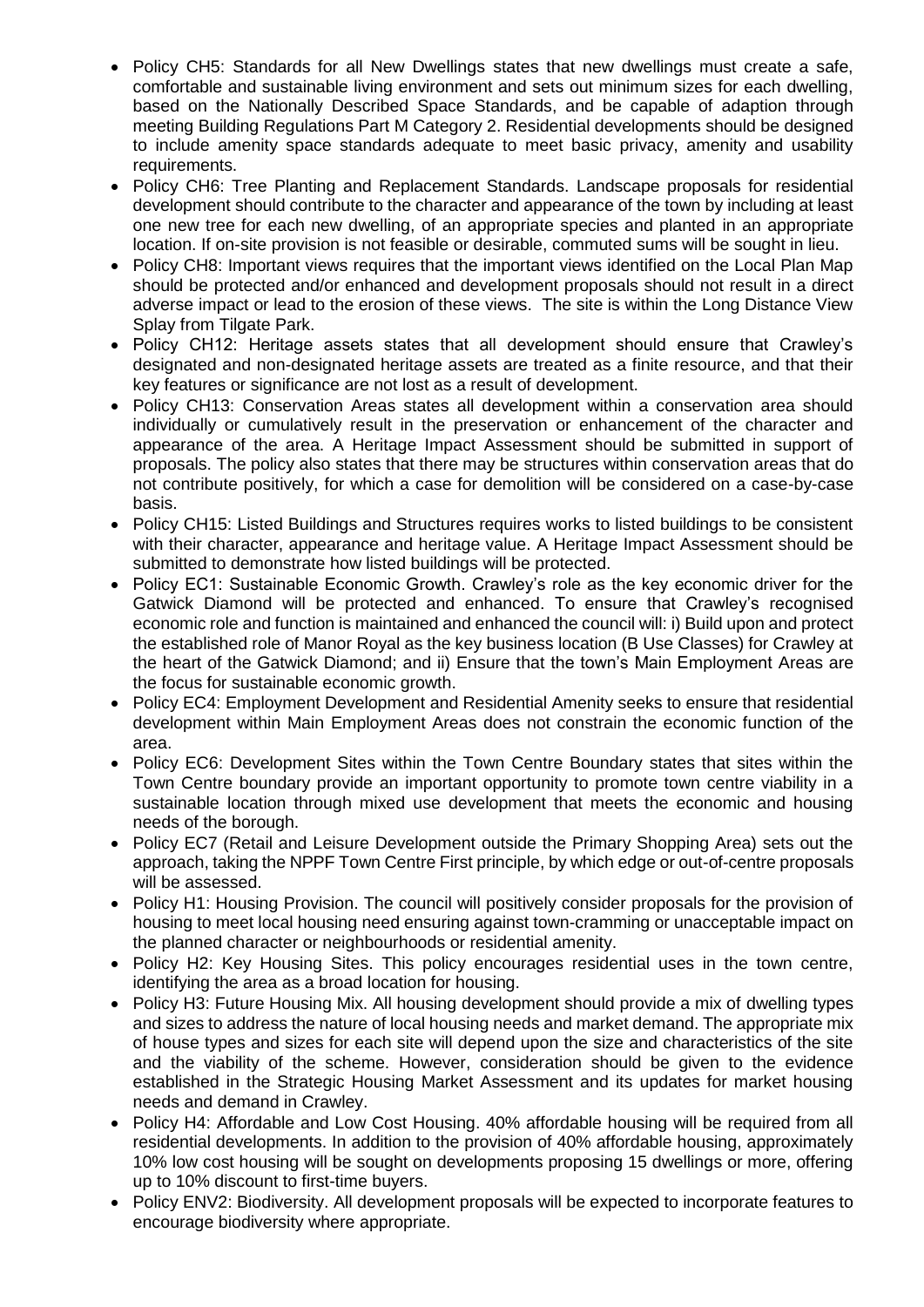- Policy ENV5: Provision of Open Space and Recreational Facilities. The impact of the increased population from residential development on open space and recreational facilities across the Borough will be mitigated by the use of the Community Infrastructure Levy which will be used to enhance existing areas of open space. This policy requires development to make provision for open space and recreational facilities.
- Policy ENV6: Sustainable Design and Construction. In order to maximise carbon efficiency, all homes will be required to meet the strengthened on-site energy performance standards of Building Regulations and any subsequent increased requirements along with the water efficiency standards.
- Policy ENV7: District Energy Networks requires that any major development proposal should demonstrate whether it can connect to an existing DEN network where available, and if not available how it may develop its own system, or how it may include site-wide communal energy systems, or be 'network ready' to connect to a DEN on construction or at some point after construction, all subject to technical or financial viability.
- Policy ENV8: Development and Flood Risk. Development proposals must avoid areas which are exposed to an unacceptable risk from flooding, and must not increase the risk of flooding elsewhere.
- Policy ENV9: Tackling Water Stress. New dwellings should where viable and technically feasible, meet the Building Regulations' optional requirement for tighter water efficiency.
- Policy ENV10: Pollution Management and Land Contamination. Where a site is known or suspected to be at risk from contaminants or materials that present a hazard to health, information must be provided detailing the methodology through which risks will be addressed, and ensuring the treatment and/or removal of all such contaminants and materials prior to the commencement of development.
- Policy ENV11: Development and Noise advises that residential and other noise sensitive development will be permitted where it can be demonstrated that users of the development will not be exposed to unacceptable noise disturbance from existing or future uses. To achieve this, this policy should be read in conjunction with the Local Plan Noise Annex.
- Policy IN1: Infrastructure Provision. Development will be permitted where it is supported by the necessary infrastructure both on and off site and if mitigation can be provided to avoid any significant cumulative effects on the existing infrastructure services. The council will seek to implement a Community Infrastructure Levy (CIL) through the relevant processes. The rate will be set following the adoption of the Charging Schedule.
- Policy IN2: Strategic Delivery of Telecommunications Infrastructure states that all proposals for residential, employment and commercial development of one unit or more must be designed to be connected to high quality communications infrastructure to ensure that fibre optic or other cabling does not need to be retrofitted.
- Policy IN3: Development and Requirements for Sustainable Transport. Development should be concentrated in locations where sustainable travel patterns can be achieved through the use of the existing transport network, including public transport routes and the cycling and walking network. Developments should meet the access needs they generate and not cause an unacceptable impact in terms of increased traffic congestion or highway safety.
- Policy IN4: Car and Cycle Parking Standards. Development will be permitted where the proposals provide the appropriate amount of car and cycle parking to meet its needs when it is assessed against the Borough Council's car and cycle parking standards. Car parking standards for residential development are based on the accessibility of the area, the levels of car ownership, and the size of any new dwellings.

# Noise Policy Statement for England

4.11 Also relevant as a material consideration is the Noise Policy Statement for England (2010). This sets out the Government's vision to:

> *"Promote good health and a good quality of life through the effective management of noise within the context of Government policy on sustainable development."*

4.12 The Noise Policy Statement goes on to state the three national Noise Policy Aims:

*"Through the effective management and control of environmental, neighbour and neighbourhood noise within the context of Government policy on sustainable development:*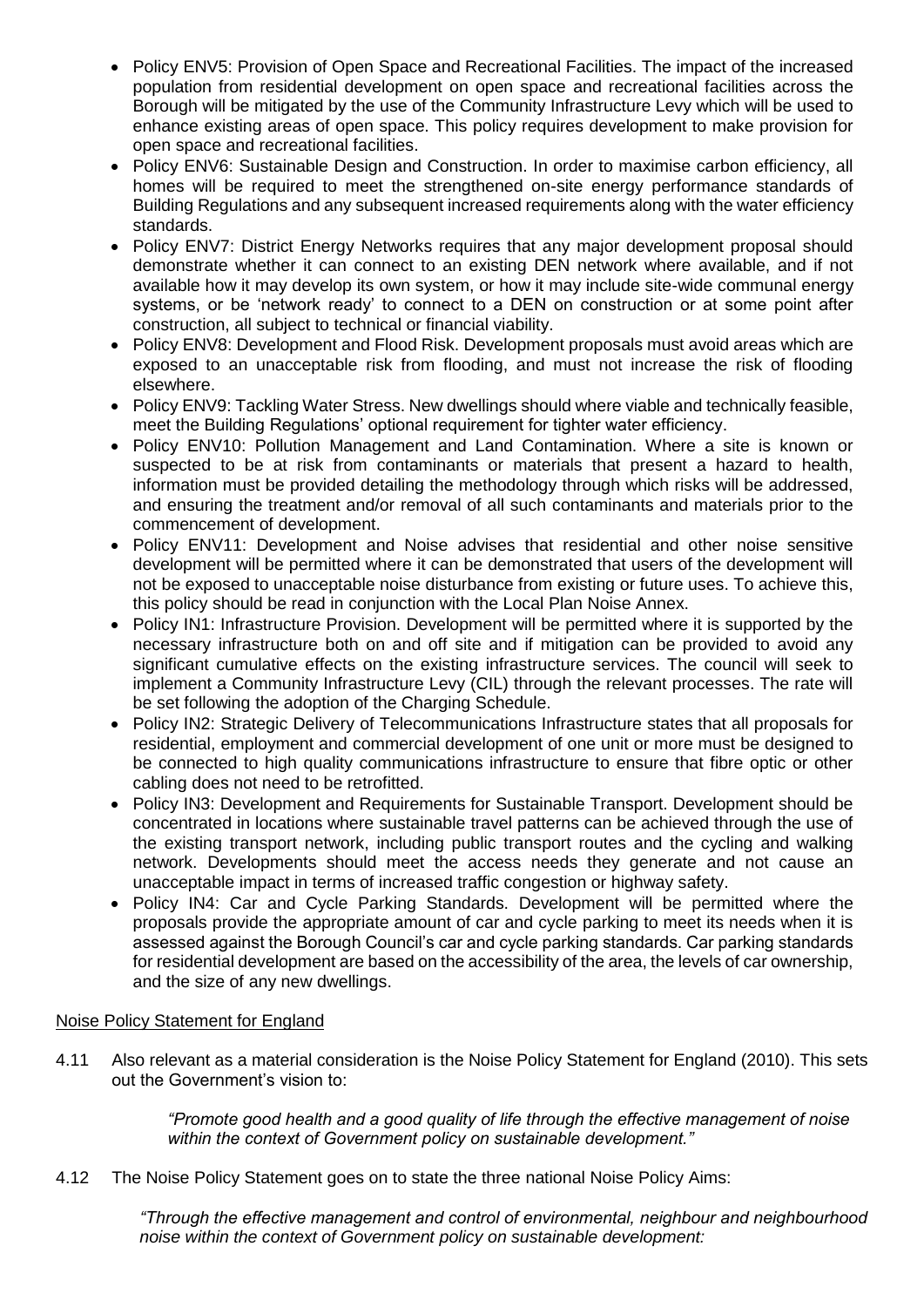- *avoid significant adverse impacts on health and quality of life;*
- *mitigate and minimise adverse impacts on health and quality of life; and*
- *where possible, contribute to the improvement of health and quality of life."*

# Planning Practice Guidance

4.13 The Planning Practice Guidance provides further advice and states in paragraph 008:

*"For noise sensitive developments mitigation measures can include avoiding noisy locations; designing the development to reduce the impact of noise from the local environment; including noise barriers; and, optimising the sound insulation provided by the building envelope. Care should be taken when considering mitigation to ensure the envisaged measures do not make for an unsatisfactory development."*

#### Emerging Draft Crawley Borough Local Plan 2021 – 2037 (January 2021)

- 4.14 The Local Plan Review 2021-2037 was published for Regulation 19 consultation between 6 January and 30 June 2021 and therefore limited weight should be given to the following applicable policies:
	- Policy SD1: Presumption in Favour of Sustainable Development
	- Policy CL1: Neighbourhood Principle
	- Policy CL2: Making Successful Places Principles of Good Urban Design
	- Policy CL3: Movement Patterns, Layout and Sustainable Urban Design
	- Policy CL4: Compact Development Layout, Scale and Appearance
	- Policy DD1: Normal Requirements of All New Development
	- Policy DD2: Inclusive Design
	- Policy DD3: Standards for All New Dwellings (including conversions)
	- Policy DD4: Tree Replacement Standards
	- Policy HA1: Heritage Assets
	- Policy HA2: Conservation Areas
	- Policy HA4: Listed Buildings and Structures
	- Policy OS2: Provision of Open Space and Recreational Facilities
	- Policy IN1: Infrastructure Provision
	- Policy IN3: Supporting High Quality Communications
	- Policy EC1: Sustainable Economic Growth
	- Policy EC2: Economic Growth in Main Employment Areas
	- Policy H1: Housing Provision
	- Policy H3: Housing Typologies
	- Policy H3b: Densification, Infill Opportunities and Small Sites
	- Policy H3c: Town Centre Residential Sites
	- Policy H4: Future Housing Mix
	- Policy H5: Affordable Housing
	- Policy GI3: Biodiversity and Net Gain
	- Policy SDC1: Sustainable Design and Construction
	- Policy SDC2: District Energy Networks
	- Policy SDC3: Tackling Water Stress
	- Policy EP3: Land and Water Quality
	- Policy EP4: Development and Noise
	- Policy EP5: Air Quality
	- Policy EP6: External lighting
	- Policy ST1: Development and Requirements for Sustainable Transport
	- Policy ST2: Car and Cycle Parking Standards

# Supplementary Planning Documents

4.15 The following Supplementary Planning Documents are non-statutory documents supplementing the policies of the Local Plan and are applicable to this application: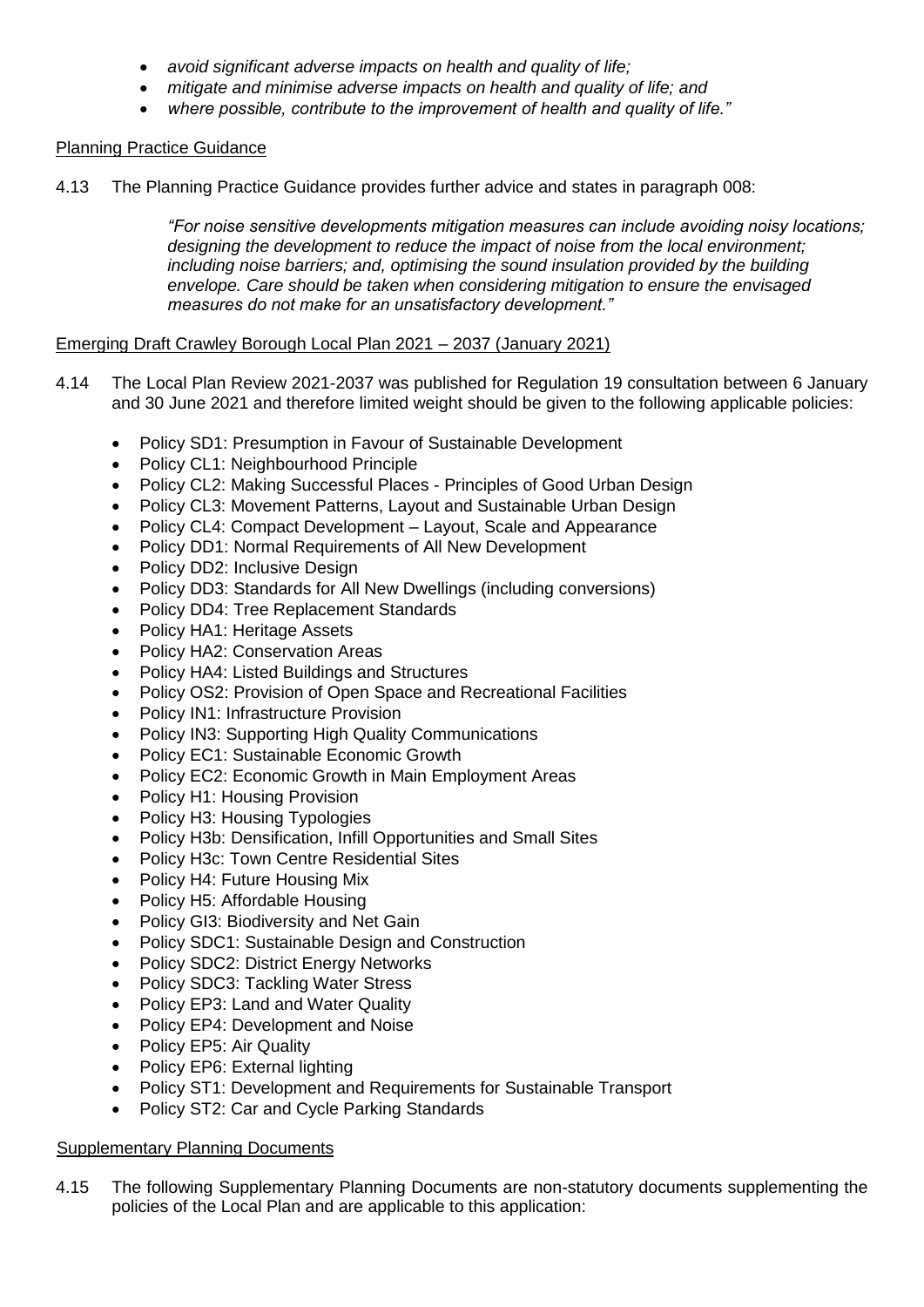#### Urban Design SPD (2016)

- 4.16 This SPD includes further guidance, examples and explanation of the principles of good urban design and public realm design.
- 4.17 In relation to massing and materials it advises that buildings within the urban realm should work harmoniously and complement each other and that "*All new elements within the urban realm should consider the scale and materiality within their immediate context, as well as the overall character of their setting*". The document explains that building heights in Crawley have been dictated by the history of the town and new development should show consideration to the scale and massing of its immediate surroundings. Proposals should consider existing and important views, relationship to human scale, possible wind tunnels, overshadowing and existing trees/hedges.
- 4.18 The SPD states that developments should consider how the immediate space around them may be occupied/developed in the future and accommodate any potential development.
- 4.19 The SPD includes minimum rear window to window distances (21 metres for two storeys and 30 metres for three storeys or more), the minimum distance between a blank gable and rear of an adjacent building and outdoor amenity space standards.
- 4.20 In respect of multi-dwelling residential development (flats) the SPD seeks a *minimum of* 5sqm of *private outdoor space, where the smallest dimension is not less than 1500mm, is provided for 1 to 2 person flats plus an extra 1sqm for each additional occupant. For apartments and flats, a useable private space should also be provided for residents. While balconies provide a good solution, they may not be appropriate in all contexts and a semi-private outdoor, communal space may be suitable'*. Guidance is given on the shape, orientation, privacy, layout and position of amenity space provision. Detailed advice is provided to ensure that flatted developments are integrated into the community. The SPD states "*Elements of the design, such as entrances, public and private spaces and routes through should be clear and easy to navigate. The scale, massing and form of the development should relate to the surrounding area. The openings on the façades should reflect the local vernacular in proportions and a balance should be achieved between solid walls and window/door apertures. The roof design should be considered during the initial design stage and not left to the end to be resolved. Details and decorations are encouraged in residential developments, as they will create more character and visual interest. The materials used can often help with creating such details and decorations with little other effort – for example, a change in material within the elevation can help break up the mass of a building. Flatted developments, in particular those with multiple buildings, should endeavour to provide visual interest through a variation in the elevational treatment. Parking provisions should meet the recommendations set in Annex 1*.'
- 4.21 It also includes the Crawley minimum car parking standards. For 1 bed and 2 bed flats in this location, the minimum standards are 1 car parking space per dwelling. Regarding cycle parking it is stated that: '*All cycle parking must be sheltered and secure and in accordance with local guidance and best practice design. For one bed dwellings: One space per dwelling and 1 space per 8 dwellings for visitors will be required. For two bed dwellings or more: 2 spaces per dwelling and 1 space per 8 dwellings for visitors will be required'*.

# Green Infrastructure SPD (2016)

4.22 This SPD provides guidance on how to meet the requirements of Local Plan Policies in relation to Crawley's Green Infrastructure assets. It provides further guidance on Policy CH6: Tree Planting and Replacement Standards. This document includes a costing of £700 per tree in lieu of on-site planting. It also sets out the open space standards and costings. The document also links to the Urban Design SPD in respect of considering landscaping as part of high quality design.

#### Town Centre SPD (2016)

4.23 Supports regeneration and development to promote the economic growth, vitality and viability of the town centre, which forms a sustainable location for development. In this case, the site is not specifically allocated, but is situated adjacent to the Station Gateway site.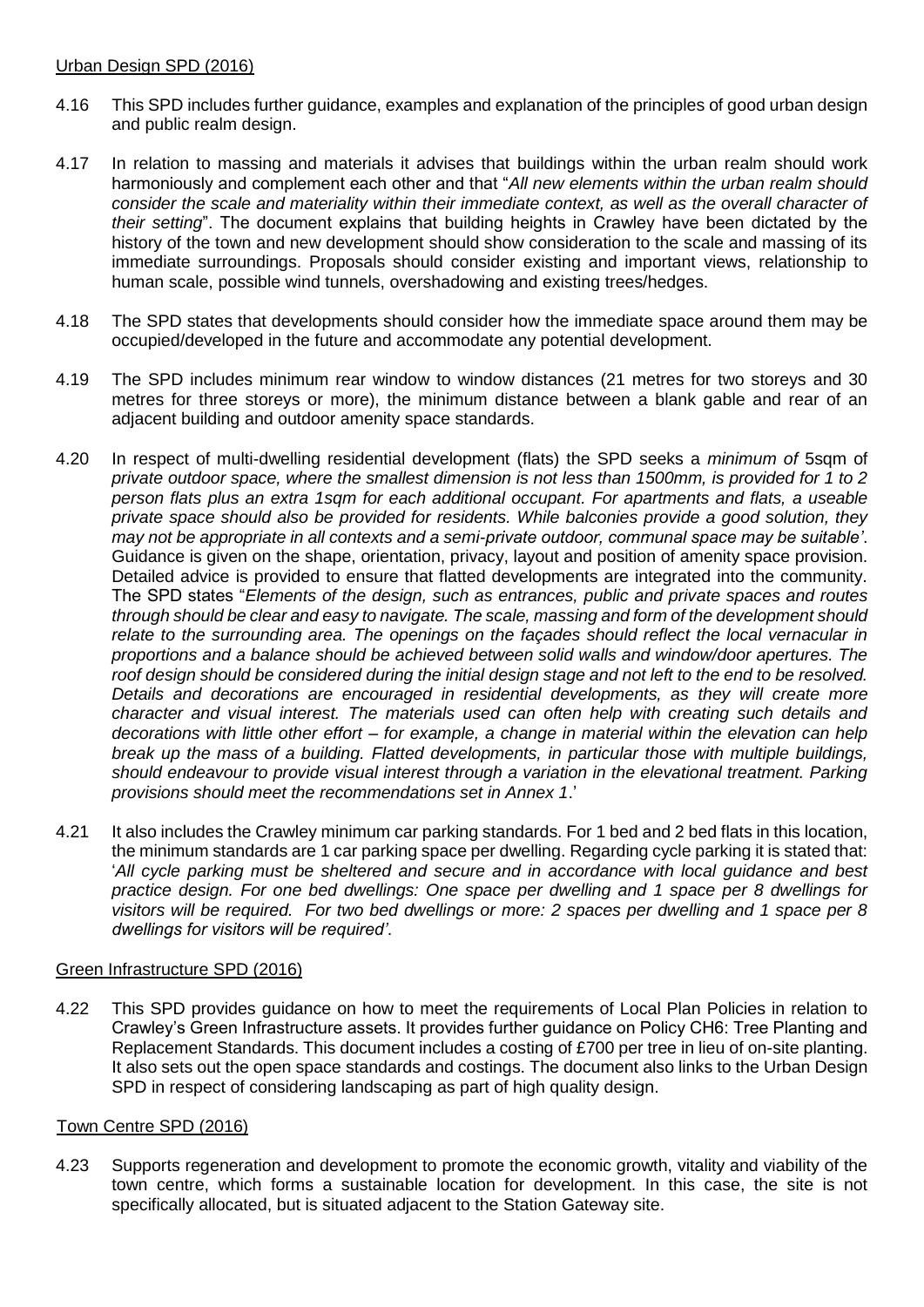#### Planning and Climate Change SPD (2016)

4.24 This SPD includes further guidance and justification on sustainability policies within the Local Plan (Policies ENV6, ENV8, ENV9 and IN3).

# Affordable Housing SPD (adopted November 2017)

4.25 This SPD includes further guidance on the requirements of policies H3 and H4 in the Local Plan and when affordable housing would be sought from residential development.

# Brighton Road Conservation Area Statement (adopted April 2018)

4.26 This Statement identifies the northern part of conservation area as forming a key gateway into the town centre. It states that the area immediately south of the level crossing:

> *"significantly contributes to the overall townscape value of Crawley, providing a historic entrance to the town centre. There are four important 'focal' buildings – the Listed signal box, the locally listed Nightingale House, the Imperial Cinema and the Railway Hotel – which together provide the Conservation Area with its most notable group of historic buildings."*

4.27 The statement recognises that buildings in the key commercial frontages are urban in character and close to the pavement. In terms of new development, the Statement highlights the need to fit with the historic townscape or be of a modern subservient design. Proportions, height and enhancement of important features are also key issues to be considered.

# Crawley Community Infrastructure Levy Charging Schedule 2016

4.28 The Crawley CIL Charging Schedule has been in effect since 17 August 2016 and is relevant to this application as the proposal would create new residential flats.

# Developer Contributions Guidance Note (published July 2016)

4.29 This sets out the Council's approach to developer contributions following the introduction of the Community Infrastructure Levy. It provides details of the CIL charges and when S106 contributions will be sought.

# **PLANNING CONSIDERATIONS:-**

- 5.1 The main issues for consideration for this planning application are:
	- Principle of proposed development
	- Design and heritage
	- Housing mix and residential amenity for future occupants
	- Impact upon neighbouring properties
	- Highways, parking and operational requirements
	- Sustainability
	- Water neutrality
	- Drainage
	- Archaeology
	- Noise and air quality
	- Contamination
	- Affordable housing and other infrastructure contributions

#### Principle of proposed development

5.2 The site lies within the Town Centre boundary defined by the Local Plan, but outside the Primary Shopping Area. The Local Plan recognises Crawley town centre as a sustainable and accessible location for a mix of uses, including residential and commercial. Policy H2 identifies the town centre boundary as a broad location for housing and one of the allocated Town Centre Key Opportunity Sites (Crawley Station and car parks) lies immediately to the east. The proposed residential use would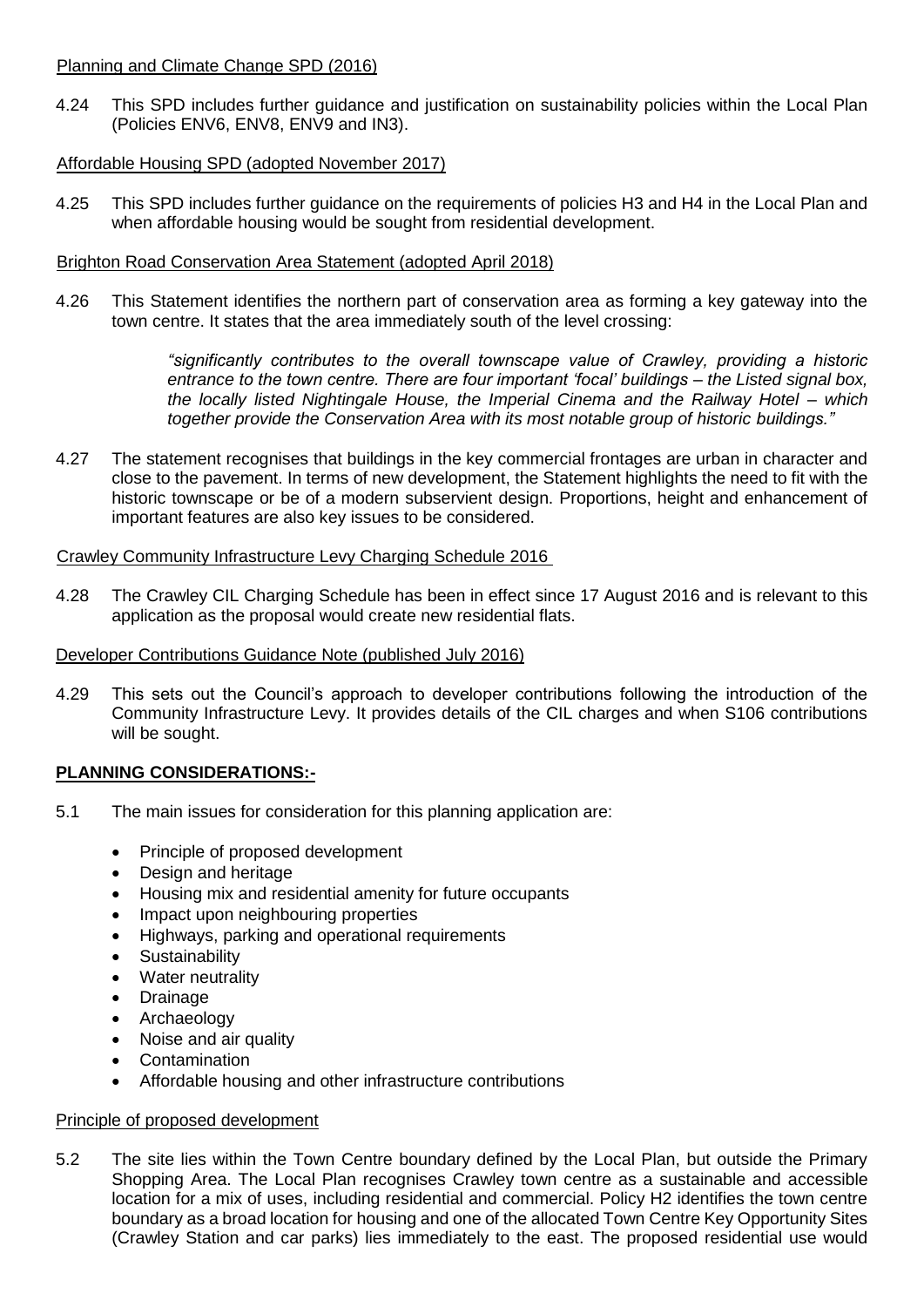introduce activity to this part of the town centre throughout the day, including in the evenings, and could aid the vitality of the surrounding area. The principle of residential use of the site therefore seems acceptable and in accordance with national and local planning policy, although a number of significant and detailed concerns are set out below. The Inspector for the recent appeal raised no objection to the proposed uses.

- 5.3 The application proposes a 34sqm coffee shop and a 55sqm commercial unit on the ground floor. Although no sequential justification is provided for these, the application site is edge of centre and near to other main town centre uses in the High Street and Brighton Road. The Strategic Planning team has commented that Class E commercial uses broadly fall within the definition of Main Town Centre uses. They state that other nearby commercial uses and the scale of development proposed *does not give rise to concerns of a significant negative impact on the town centre. The site is well connected to the Primary Shopping Area, and the presence of a limited amount of ground floor commercial is likely to generate activity in this part of the town centre, adding to its overall vitality and viability."* On this basis, the ground floor commercial use is also considered acceptable in principle.
- 5.4 Despite the acceptability of the proposed uses, the development represents coverage of almost the entire site. On most sites, that level of development and site coverage would be totally unacceptable and this site is no exception. The applicant has had the benefit of pre-application planning advice, a previous refusal and the Inspector's views in dismissing the appeal. Despite this, minimal change has been made to the proposal and it remains of extremely poor quality.
- 5.5 For the reasons set out below in more detail, the scheme would fail to create a satisfactory impact upon to the streetscene and would form a cramped and unacceptable form of development. There is an existing planning policy allocation and planning permission for development of the adjoining site to the east for 300 flats. The proposed development could prejudice that development coming forward, by virtue of its poor relationship to the proposed adjoining scheme. There is also a small area of land to the south which would be rendered undevelopable by the proposal. The scheme fails to take a comprehensive view or to consider adjoining sites. The excessive site coverage and the failure to reflect and satisfactorily address adjoining sites to the south and east is wholly unacceptable. As a result, and for the detailed reasons set out below, development in the form proposed is considered to be overdevelopment and therefore unacceptable.

# Design and heritage

- 5.6 Detailed approval is sought for access, appearance, layout and scale as part of this outline application. The application includes elevation drawings and floor plans.
- 5.7 Station Way and the application site are not particularly attractive at present. Much of the south side of Station Way is used for surface car parking and the landscaping is fairly poor. Station Way though is a key focal point for regeneration in Crawley as part of the Growth Programme. Outline permission for 300 flats and a revitalised railway station has been granted and supporting major public realm improvements along Station Way have secured public funding. The intention is to transform the area into a more attractive and welcoming gateway to the town.
- 5.8 The proposed building would project forward of the adjoining Station Gateway proposal by approximately five metres. This would expose the majority of its five storey, windowless side elevation to anyone approaching from the east along Station Way. The bulk, dominance and lack of design interest of this elevation, together with the proposed building's prominent location, is considered unacceptable in urban design and streetscene terms. To the rear, the building would sit hard on the boundary of an area of land currently proposed to be used as communal outdoor space for the adjoining Station Gateway development. The scheme's relationship with both adjoining sites is very awkward, reflecting the excessive site coverage proposed.
- 5.9 The proposed five storey block would almost fully cover the application site and its walls would be located directly against the back edge of the Station Way pavement. The minimal space remaining along Station Way would need to be made available for use by pedestrians using or passing the site. The building would have a dominant impact upon this part of Station Way, as recognised by the Inspector for the recent appeal, who stated: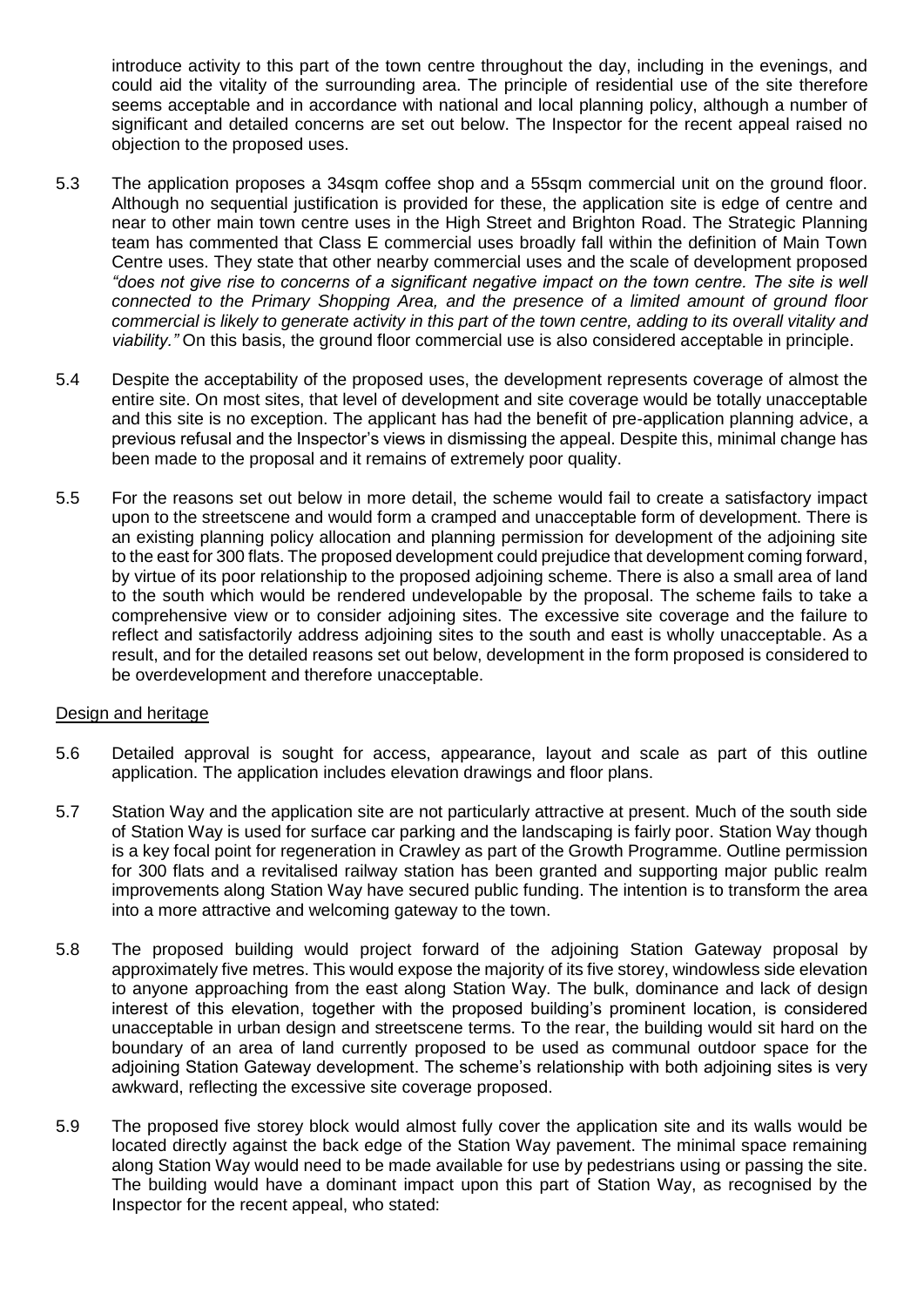*"To my mind the five storey block would appear as a very dominant structure, creating an enclosed and uncomfortable environment for pedestrians, with little space between the new block and the three traffic lanes on Station Way. Seen from further along Station Way, the eastern flank elevation would be particularly prominent, due to its position so close to the road. This would be the case whether or not the Station Gateway proposals come to fruition. It would not be an attractive feature, being a blank five storey elevation unrelieved by any fenestration or other architectural details, other than some variation in brick colour."*

- 5.10 The revisions made to the scheme in the current application have not altered the building's siting, bulk, massing or height. The excessively dominant relationship of the proposal to Station Way and the pavement remains unacceptable, despite the minor design revisions made in the current application.
- 5.11 There would be no opportunity for substantial landscaping around the building. The revised proposal does include proposed green walls in a panel from first to fifth floors on the west elevation, two panels from first to second floors on the west elevation and five ground floor panels on the north elevation. No details have been provided on how the green walls would be implemented, planted, irrigated and maintained. Successful green walls are difficult to achieve and these do not appear to involve planting within the ground. In this case, the north facing ground floor panels would receive no direct sunlight, two would be under the building's proposed overhang and they would face traffic fumes from Station Way. It seems highly unlikely that any vertical planting would be successful. The east facing, four storey may receive some sunlight, but it would be heavily overshadowed once the Station Gateway scheme is implemented. The applicant has provided no evidence to demonstrate that the green walls could be implemented successfully. In any case, even if the green walls were to soften the elevations slightly, they would do nothing to address the unacceptable dominance of the block in the streetscene. The overall lack of substantial vegetation, such as tree planting, would exacerbate the poor quality and dominant elevations and offer no softening or relief to the scheme. This would be unacceptable, particularly in a prominent and busy location like this.
- 5.12 The green wall panels on the north side of the building have resulted from the removal of ground floor windows for amenity reasons. Consequently, other than two doors to enter the flats, this elevation is blank at ground level. This would create a poor environment for pedestrians and fail to achieve an active frontage.
- 5.13 The detailing of the revised proposal remains very poor. As with other aspects of the scheme, revisions to address one previous area of concern have simply raised other new concerns. On the north elevation, for instance, windows and balconies have been removed to address privacy and disturbance to residential occupiers. The consequence though is that the north elevation, which was already poorly designed, now has fewer windows, no balconies and even less visual interest. The proposed windows seem to have no significant recess from the brickwork. This, combined with the siting on the back of the pavement, would create claustrophobic and an unacceptably flat/flush north elevation. The proposed roller shutter doors to the bin and cycle stores, whilst potentially addressing concerns about opening over the pavement and blocking its use, would create a poor quality blank appearance reminiscent of a service yard. Overall, the elevations are plain, unattractive and offer little relief or design quality.
- 5.14 The Council's Urban Designer objects to the current revised proposal, as he did to the earlier scheme. He raises concerns about overdevelopment and town cramming, lack of active frontage, no transition between public and private areas through some defensible space, the unlikelihood of the green wall being successful and the poor relationship to the Station Gateway proposals*.*
- 5.15 The site is in a sensitive location in heritage terms. The Brighton Road conservation area lies immediately to the south of the railway and the nearby signal box is a Grade II listed building. Nightingale House is a locally listed building. The site, whilst not particularly attractive, is open and has no above ground development. It is currently screened in views from south of the railway by the low level vegetation on the land between the site and the railway. Clearly the relationship would change if the proposed development were to proceed. The Inspector for the recent appeal did not support the previous heritage reason for refusal. The Council's Heritage consultant does object to the proposal though and considers that it would cause 'less than substantial' harm on heritage assets. Whilst officers do not consider that a heritage reason for refusal could be defended at appeal, the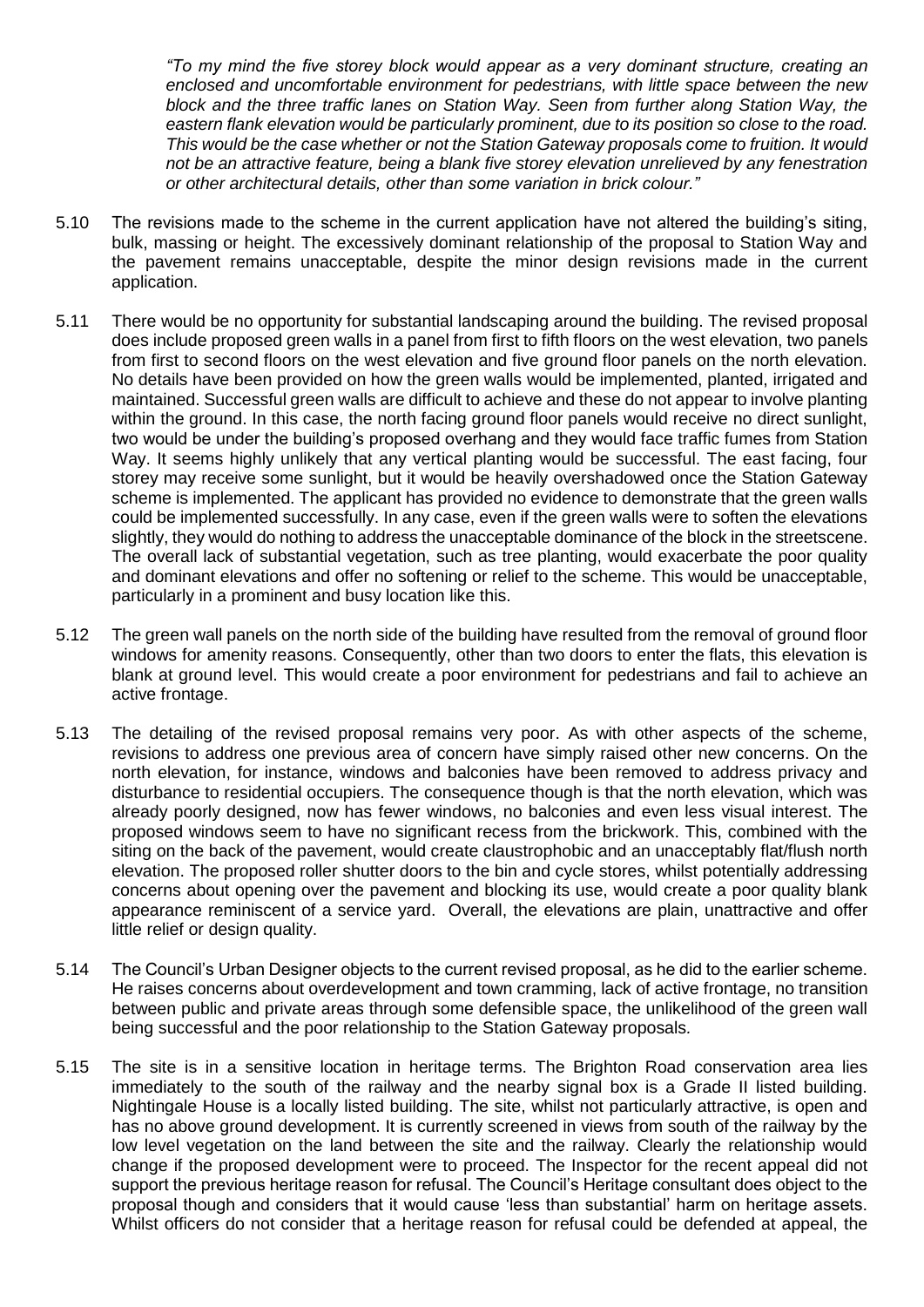'less than substantial' harm adds to wider concerns about the poor design and its harmful impact upon the streetscene.

- 5.16 The site lies within the Long Distance View Splay from Tilgate Park. The five storey height though would be viewed in the context of the town centre though and would not have a significant impact upon the long distance view.
- 5.17 Overall, the proposed scheme's layout, appearance, design, detailing and scale, despite the revisions made to the earlier proposal, remains extremely poor and totally unacceptable in this location. Refusal is recommended on this basis.

#### Housing mix and residential amenity for future occupants

- 5.18 The proposal would comprise seven 1 bedroom (1 person) flats, one 1 bedroom (2 person) flats and seven 2 bedroom (3 person) flats. Policy CH5 of the Crawley Borough Local Plan 2015-2030 states that the minimum size of all dwellings should equate to the Nationally Described Space Standards. These state that the gross internal floor area of a 1 bedroom 1 person unit should be at least 39 sqm, a 1 bedroom 2 person unit should be at least 50 sqm and a 2 bedroom 3 person unit at least 61 sqm. All of the units proposed would meet these floor areas. The proposal includes a mix of unit sizes. Although focussed on smaller units for 1-2 people, there are some larger, potentially family sized, units and the proposed mix is considered to accord with local policy.
- 5.19 Each flat would have a recessed balcony or roof terrace. These would comply with the minimum space requirements. The scheme has been amended since the previously refused scheme, so that all balconies/terraces are now on either the south or west elevations and would probably benefit from some direct sunlight despite being recessed. However, the south facing balconies would be located on the southern boundary of the site, directly adjoining the proposed Station Gateway communal garden and around nine metres from the railway line. They would be likely to suffer railway related disturbance and, for the two at ground floor level, sunlight could be blocked by the boundary treatment of the site immediately to the south. The amendments to the west facing terraces should ensure that they receive direct sunlight in the afternoon. Unfortunately, the west and south facing balconies would all be likely to suffer noise disturbance from the road, level crossing and railway. The Inspector for the recent appeal commented:

*"The ambient noise level is well above the guideline figure for external open space. The noise assessment suggests that some attenuation could be achieved, through the use of solid*  balustrades. However, there are no such balustrades on the application drawings. Creating *solid balustrades could adversely affect the appearance of the building, reduce natural light and make the recessed balconies feel even more enclosed. This is not a matter that should be controlled by a condition because the effects of the suggested mitigation are uncertain. I therefore attach limited weight to this suggestion and conclude that the external amenity areas would have limited amenity value because of the level of ambient noise that they would be subject to."*

- 5.20 Whilst the revised scheme has addressed the Inspector's concerns about the north facing balconies, it has exacerbated the concerns about the south facing balconies in respect of railway noise and overlooking the proposed communal garden. Overall, despite meeting the minimum size requirements, the proposed outdoor private amenity space is considered to be of poor quality and to be contrary to Policies CH5 and ENV11 of the Local Plan and the content of the Urban Design SPD.
- 5.21 The proposal has been revised to address the previous concerns about the relationship of north facing habitable room windows to the pavement and traffic on Station Way. The Inspector for the appeal was clear that this relationship was unacceptable. The revisions eliminate ground floor windows on the north elevation. The two ground floor units would now be single aspect and south facing. For the south facing windows on the previous scheme, the Inspector commented:

*"The windows and recessed amenity areas on the south side would be very close to the site boundary. Under current site conditions they would be hemmed in by tall fencing, trees and vegetation. If the Station Gateway development goes ahead, they would be liable to be obstructed by whatever boundary treatment or planting is included within the proposed*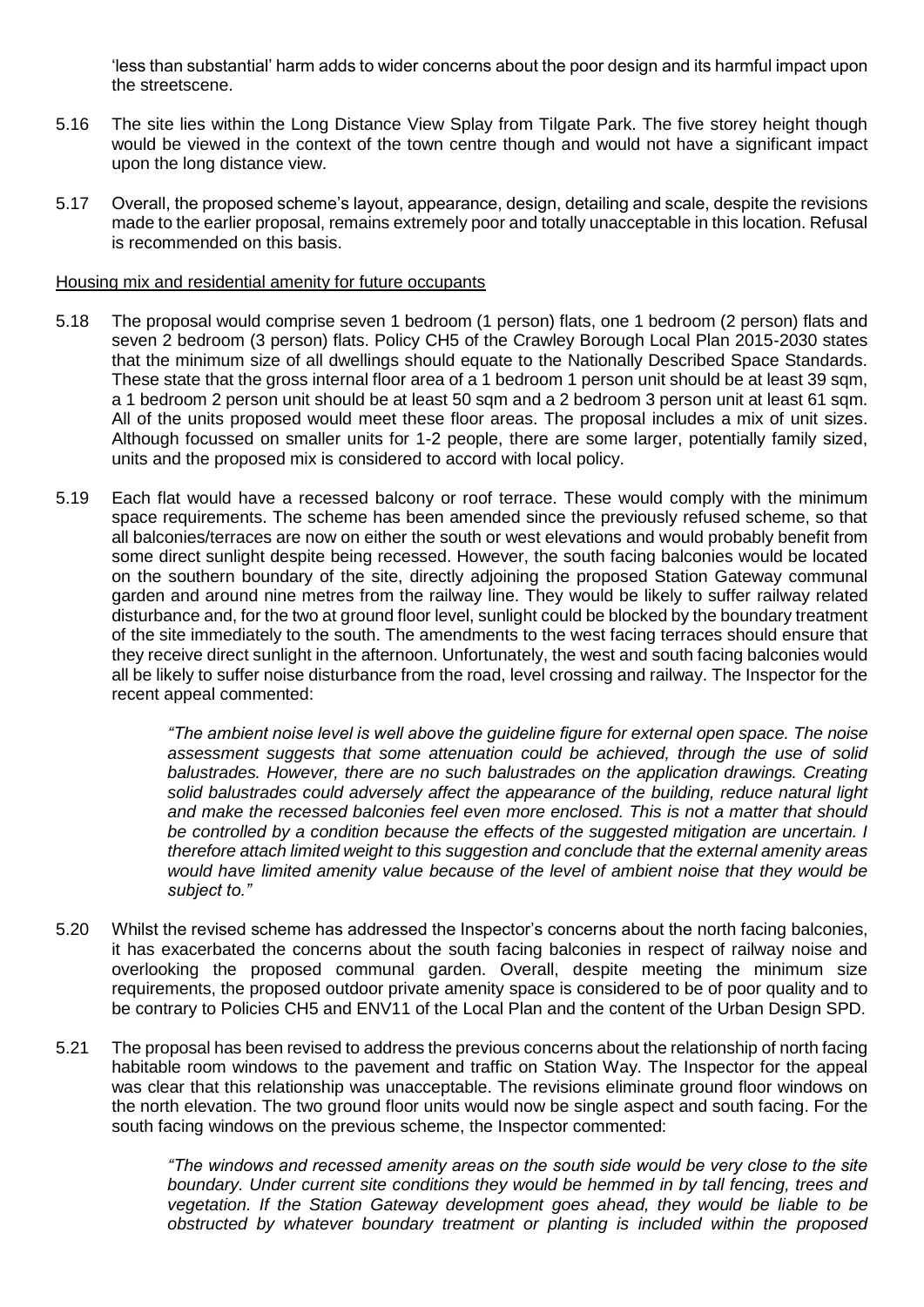*communal garden. In either scenario, the windows and recessed amenity areas would have a poor outlook and are likely to have limited natural light."* 

- 5.22 Although north facing ground floor windows have been taken out of the scheme, the revisions mean that all ground floor windows and balconies would continue to suffer the unacceptable relationships identified by the Inspector. The applicant has no control over the boundary treatment or landscaping that might be retained or proposed for the communal garden. Clearly a solid boundary fence at two metres high and/or a line of vegetation would significantly enclose and overshadow the windows and balconies, even above ground floor level, which would be only 20-50 cm from the boundary. This could seriously restrict the natural light reaching the two ground floor flats and no BRE Daylight/Sunlight assessment has been submitted to demonstrate the acceptability of this aspect of the scheme. The ground floor units are also likely to suffer significant adverse impact through the operation of the plant room, refuse and cycle stores, including use of their mechanical roller shutter doors. One ground floor flat wraps around the bin store and is adjacent to the commercial unit and its bin store, the plant room and the lift. It seems likely to suffer considerable disturbance as a result.
- 5.23 On the upper floors, four bedrooms remain single aspect and north facing. No evidence has been submitted to show that these would benefit from adequate natural light and their outlook would be onto the busy Station Way.
- 5.24 Outlook from most flats would be poor, with the lower levels suffering particularly badly. The building would be located at the back of the pavement, offering no separation distance or scope for landscaping between the building and Station Way. Station Way at this point is busy and frequently the subject of queuing traffic due to the traffic lights and level crossing. To the south is an outlook onto a currently poorly landscaped area of land containing a telecommunications mast, with the railway beyond. Although the landscaped area may be improve as part of the Station Gateway proposals, the flats would generally suffer from an extremely poor outlook and lower units would probably gain little natural light. The proposal remains unacceptable on residential amenity grounds.

#### Impact upon neighbouring properties

- 5.25 There are existing residential properties to the north on the opposite side of Station Way in Bastable House. These have some south facing windows. These windows would be approximately 18 metres from the proposed building at the nearest point. The proposal would be three storeys high at this point. Although the distance falls below the 30 metre distance that would normally be sought between windows for buildings of this height, the relationship is across a busy street and there are similar relationships between residential properties in the vicinity. Some overlooking and possible overshadowing may result but, in this location, is not considered sufficient to warrant refusal.
- 5.26 To the south is the Railway public house, which has flats above. The distance between existing and proposed windows would be 23 metres. These are probably secondary windows to the flats and any views would be across the railway line. The proposal, as it lies to the north, would not overshadow The Railway public house. The relationship is considered satisfactory in residential amenity terms.
- 5.27 It is possible that residential use occurs on the first floor of the Taj Mahal restaurant, although the lawfulness of that has not been established. The window to window distance would again be around 23 metres and the relationship is considered similar to others in the vicinity.
- 5.28 The proposed Station Gateway development site lies immediately to the east. It has outline planning permission and there is a current undetermined Reserved Matters application for the block adjoining the current application site. The east elevation of the proposed building would have no windows. The proposed adjoining Station Gateway building would have side windows (to rooms primarily facing north), the nearest of which would be around four metres from the blank side wall of the proposal. Although these side windows are secondary in nature, the side elevation of the proposal, due to its height and projection forwards, would be visually dominant upon these flats and would block afternoon sunlight. The other side windows in the Station Gateway scheme would face onto the land between the current application site and the railway. This is proposed to form a communal garden for the Station Gateway residents. Although angled views may be possible between the current proposal and the Station Gateway building, this should not result in direct or unacceptable levels of overlooking.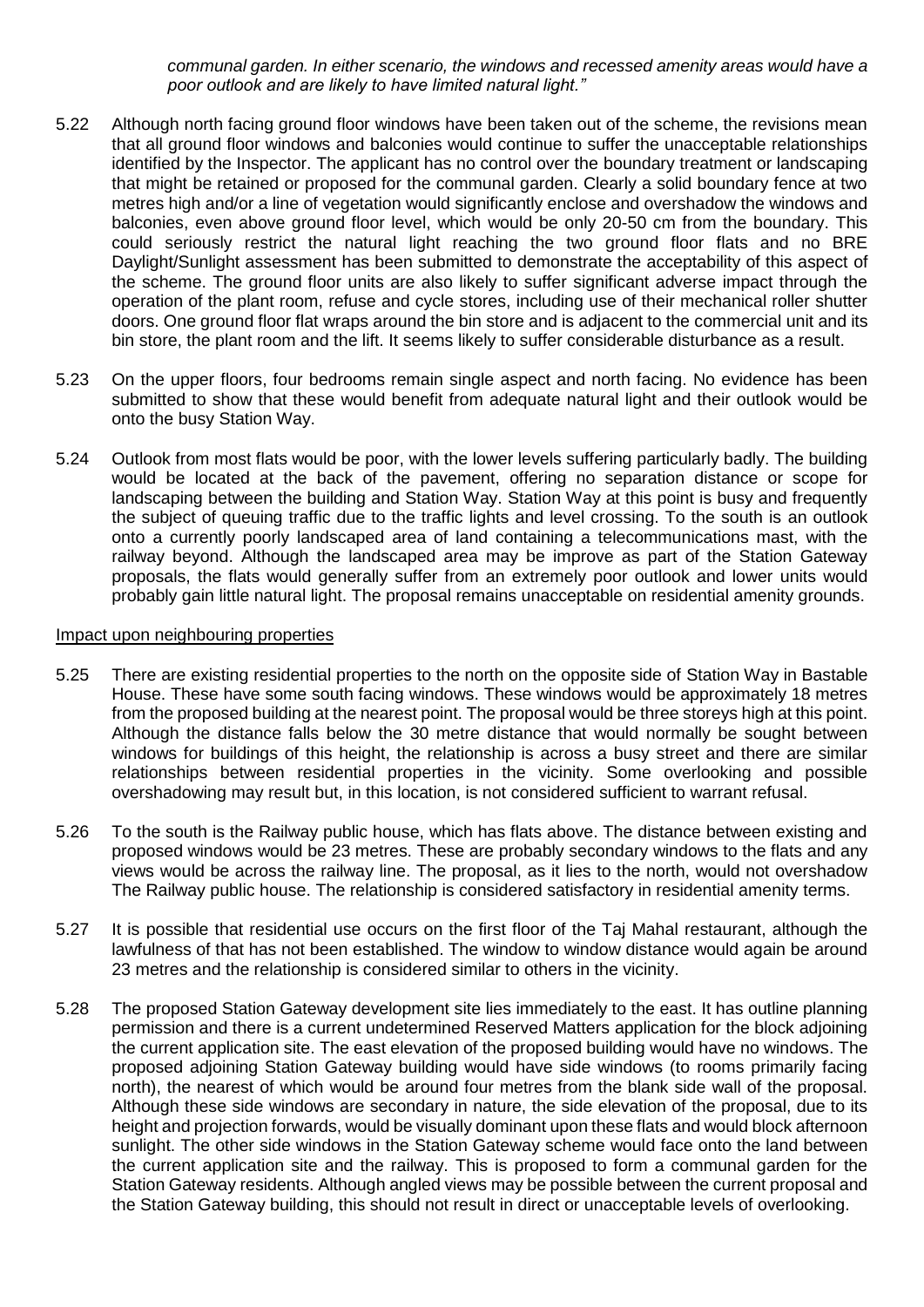5.29 However, the proposed south facing windows over five floors would directly overlook the proposed communal garden area to the south. Whilst less privacy can be expected in a communal garden, its users would certainly feel themselves overlooked. The Inspector for the recent appeal agreed with this concern, stating:

> *"The proposed building would be very close to the boundary of this space. It would have a cramped and awkward relationship with any boundary enclosures, planting or other features that might reasonably be expected here. The scale of the south elevation would dominate the garden area, making it a less attractive space for future occupiers of Station Gateway to use."*

In revising the previous scheme to address concerns about internal layout and residential amenity, the applicant has introduced a significant number of additional habitable room windows to the south elevation. These would further exacerbate the dominant and overlooking nature of the relationship of the proposed block to the proposed garden area to the south. The applicant's revisions have actually worsened this relationship.

5.30 Overall, the proposed development is considered to have a satisfactory relationship to existing neighbouring buildings in terms of overshadowing and overlooking. However, it has not been designed to properly take account of the proposed development on the allocated site to the east or the proposed garden area for the separate adjoining Station Gateway scheme to the south.

#### Highways, parking and operational requirements

- 5.31 The proposed scheme would provide no on-site vehicle parking. The Local Highway Authority raises no objection to the revised scheme. They consider it to be an accessible location and do not consider that the lack of vehicle parking raises highway safety issues, although state that the Local Planning Authority should further assess the impact of this. They confirm that there are parking restrictions in place on nearby roads.
- 5.32 A loading bay would be provided on the public highway to the north of the site, in a shared surface arrangement with the pavement. A small commercial bin store would be located immediately adjacent to the loading bay. This would house one container only, so makes no provision for recycling. A residential bin store is also proposed adjacent to the loading bay with five containers shown within it. The Council's Refuse and Recycling team is satisfied with the pull distances associated with the revised residential bin store location and also that there would be level access from the store to a vehicle in the loading bay. They do however have concerns about the operation and reliability of the roller shutter door proposed. The response confirms the Council policy of not collecting waste left outside the bin store. Provision of the bin store and loading bay could be secured through a planning condition and a legal agreement if the proposal was otherwise acceptable.
- 5.33 The Local Highway Authority does raise some concern about the loading bay and its relationship to the pavement. They state that, depending on where a vehicle parks, there would be 1.5 metres pavement width between the wall of the development and the vehicle. Planning officers measure this distance as only 1.3 metres. Either way, when the bay is in use, some obstacle to pedestrians is likely to result. The pavement width is already restricted by a line of bollards. Ideally two metres would be sought to allow for satisfactory wheelchair/pedestrian passing space. WSCC Highways require further details of the operation of the loading bay, safeguarding of land for pedestrian use and amendments to existing waiting restrictions. Given that the site would contain 15 flats and two commercial units with no off-street parking, planning officers consider the Local Highway Authority's view that the loading bay would generally not be in use to be optimistic. The applicant recognises in their Delivery and Servicing Plan that it would be used for postal and other deliveries, commercial and residential refuse collections, commercial servicing, maintenance vehicles and removals. It is also likely, even with controls in place, to be used by visitors and staff at the commercial unit and coffee shop as well as, on occasion, residents of and visitors to the flats. Even with restrictions in force, these would not be constantly enforced and some unauthorised parking is likely.
- 5.34 The applicant has submitted the same Delivery and Servicing Plan as was submitted with the previous application. Whilst useful in that these issues are being considered, it is considered unsatisfactory in a number of respects. The plan suggests that, if the lay-by outside the site is occupied, alternatives will be available outside the proposed Station Gateway development. The pull distances to the Station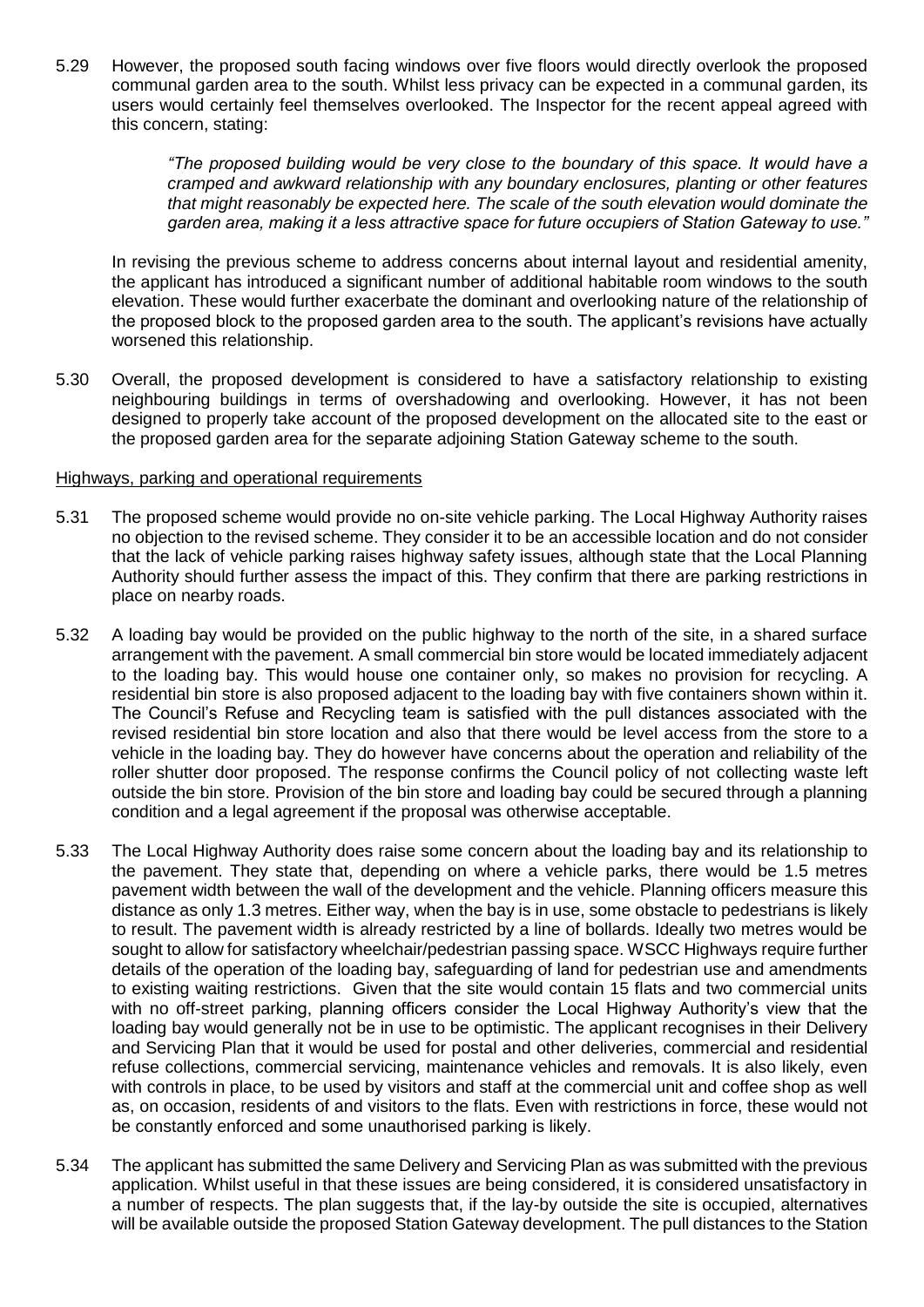Gateway lay-bys would though far exceed those required by the Refuse and Recycling team. Reference is also made to a number of issues, such as the use of quieter electric vehicles, over which the applicant has no control.

- 5.35 Station Way is one way so, by the time drivers were able to see that the application site's proposed loading bay is occupied, they would be beyond the proposed Station Gateway loading bays, unable to access them and committed to a left turn over the level crossing. A 3 kilometre drive along Brighton Road, Southgate Drive, Southgate Avenue and back along Station Way would be required to return to the same point. Clearly the temptation for drivers to simply park on the pavement or block the southern lane on Station Way would be considerable.
- 5.36 Whilst this site is in a sustainable town centre location where a low level of parking can be acceptable, the proposal is considered by planning officers to be unacceptable in parking terms due its specific siting on a difficult junction close to the level crossing. Any development generates a level of traffic movements and, for fifteen flats, a coffee shop and a commercial unit, this would be likely to be significant. The inability of vehicles to vacate the highway here is likely to exacerbate queues caused by the level crossing and may lead to the southern lane of Station Way being blocked. Other developments to the east along Station Way have incorporated a level of parking below the minimum standards, whilst not being car free, and it is considered that a scheme with no vehicle parking in this awkward location is not acceptable.
- 5.37 The amount of cycle parking has been increased to 38 spaces (26 internal spaces for residents and 12 external spaces near the level crossing). This number of spaces complies with the Council's standards. However, as pointed out by the Crawley Cycle and Walking Forum, the internal spaces are double stacked. There appears to be insufficient space to pull the top rack out and then manoeuvre a bike onto it, as the lower end of the top rack would be almost against the opposite wall of the store when extended. This layout is not acceptable and, given the very tight nature of the scheme, it is difficult to see how it could be easily resolved.
- 5.38 Network Rail has objected to the scheme again. They state that this *"proposal in its current form increases the risk of an accident at the level crossing, consequently it impacts Network Rail's legal duty to reduce risk at our level crossings so far as is reasonably practicable."* However, the Inspector commented in his appeal decision that *"the presence of the level crossing is indicated by a road sign. Moreover, I saw that traffic movements around the junction are controlled by traffic signals. There is no evidence that the current situation is unduly hazardous, and I note that the highway authority has not raised any concern in this regard. To my mind this is not a matter that weighs against the appeal."* WSCC Highways were asked for their views on this. They state that westbound drivers would have an unobstructed view of the traffic lights and level crossing road sign. They note that visibility for southbound vehicles of vehicles ahead turning right into Springfield Road is not great, but do not consider that the proposal would materially *"worsen the present situation."* Network Rail's comments on both the current and previous applications have welcomed further discussion with the applicant on possible mitigation of any increased risk. The applicant appears not to have addressed these serious concerns with Network Rail. Unfortunately, whilst planning officers understand the Network Rail concerns and consider that the proposal is likely to slightly worsen safety at the level crossing, in the absence of support on this from either WSCC Highways or the recent appeal decision, it would be difficult to sustain a reason for refusal.
- 5.39 Overall, the scheme fails to properly address pedestrian accessibility, servicing or parking requirements. It is considered unacceptable in transport terms as it stands. Refusal is recommended on this basis.

# **Sustainability**

5.40 The applicant has submitted a Sustainability and Energy Statement. The report states that the scheme can achieve carbon reduction and energy efficiency measures in line with local policy. It also states that BREEAM Excellent for energy and water credits can be achieved and is targeted. Although a District Energy Network is not in place to serve the development, the proposed communal heating system could be connected at a later date. The dwellings would have water efficient fittings to meet local requirements.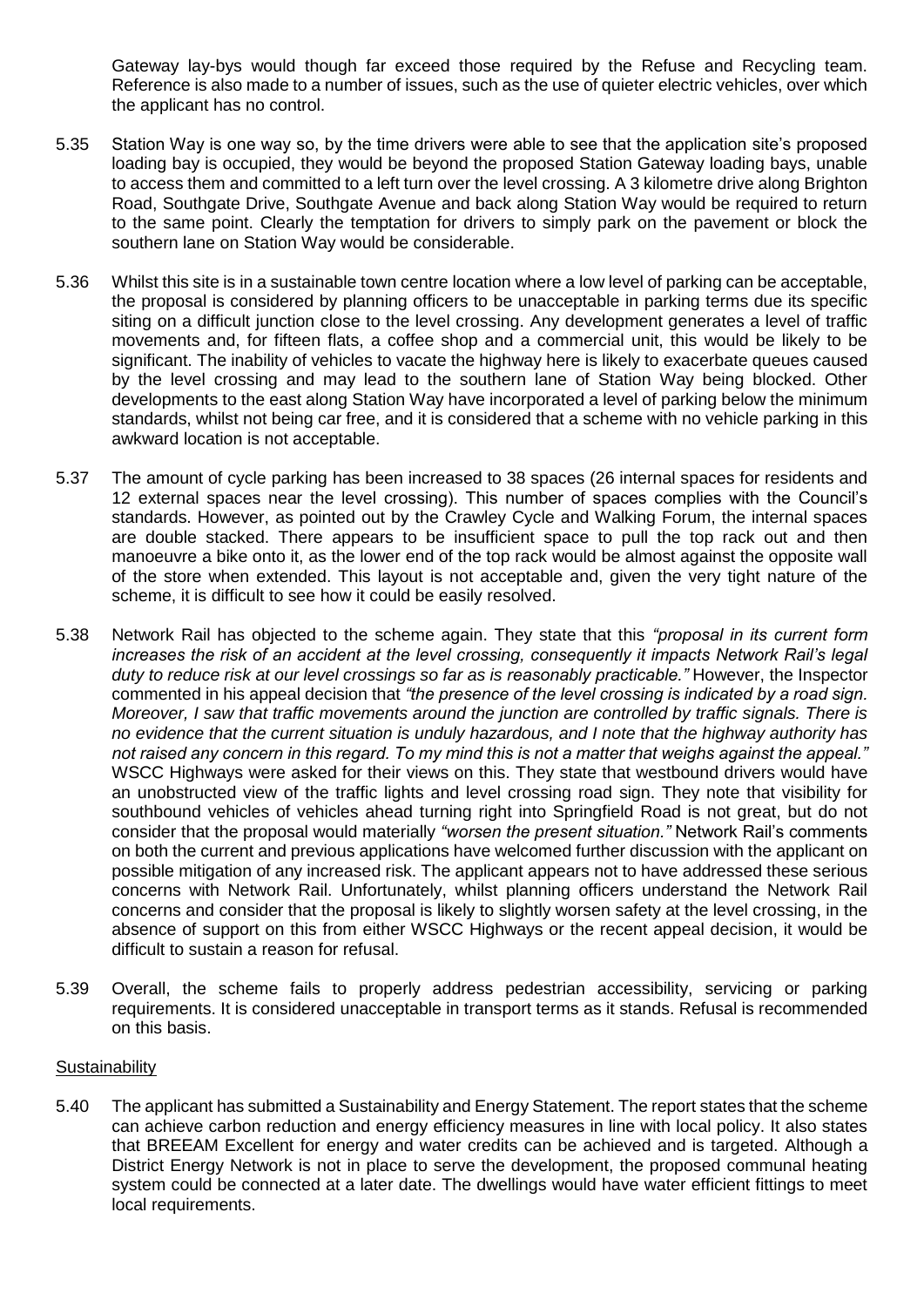- 5.41 The Strategic Planning team comment that the proposal offers some fabric efficiency measures, natural ventilation with extraction fans in wet rooms and a communal gas boiler system. No zero or low carbon energy sources are proposed. Whilst they accept that the scheme could achieve the minimum BREAAM 'Excellent' energy and water standards, Strategic Planning comment that the *"modelled result of these measures is a relatively negligible improvement over Building Regulations CO2 emissions standards (just under 1% for the residential; 5% for the non-residential), although the potential for substitution of the communal gas boiler system with a District Energy Network connection or other heat source in future offers the prospect of future CO2 savings."*
- 5.42 Whilst further detail would be required by condition if the scheme were acceptable and the level of sustainability is fairly poor, it is considered that the application provides sufficient information to demonstrate that the scheme could meet the required Local Plan sustainability levels. Further details could be secured by condition and through a Reserved Matters application if the scheme were otherwise acceptable.

# Water neutrality

- 5.43 Crawley is situated in an area of serious water stress, as identified by the Environment Agency. The majority of Crawley, including the application site, is served by Southern Water from its Sussex North Water Resource Zone. This water supply is sourced from abstraction points in the Arun Valley, which includes locations such as Amberley Wild Brooks Site of Special Scientific Interest (SSSI), Pulborough Brooks SSSI and Arun Valley Special Protection Area/Special Area of Conservation and Ramsar site.
- 5.44 On 14 September 2021, the council received a Position Statement from Natural England. The Natural England position is that it cannot be concluded that the existing abstraction within the Sussex North Water Resource Zone is not having an impact on the Arun Valley sites. It advises that developments within this zone must not add to this impact.
- 5.45 Under the Conservation of Habitats and Species Regulations 2017, Crawley Borough Council is the Competent Authority and has a duty to consider the impact of development on protected species and habitats. These Regulations and the Natural England Position Statement require, as a matter of law, applications for planning permission in the majority of Crawley to demonstrate that they do not increase pressure on water resources and that they are "water neutral."
- 5.46 Despite the appeal decision stating that further information would be required, the applicant has submitted no information to address water neutrality. Clearly the change from the existing surface car park, with no water connection, to a development of fifteen flats and commercial space would significantly increase water usage on the site. The applicant has failed to quantify the likely increased water consumption or to offer any proposals to offset this. In the absence of any evidence to demonstrate water neutrality, the scheme would be likely to have an adverse impact upon the protected habitats. Refusal is recommended on that basis.

# Drainage

5.47 The application site is not in an area at risk from flooding according to Environment Agency records. Thames Water responded that the applicant should follow the sequential approach to disposal of surface water. Thames Water approval would be required for surface water discharge to a public sewer. Groundwater discharges to a sewer should be minimised. No objection is raised on waste water infrastructure grounds. It is considered that drainage matters associated with the scheme could be satisfactorily resolved by condition if the scheme were otherwise acceptable. Southern Water raises no objection and provides advice on connecting to a water supply. The Council's Drainage Engineer raises no objection, but seeks further details regarding SUDS features. WSCC Surface Water Drainage officer makes similar comments.

#### Archaeology

5.48 The site lies within an Archaeological Notification Area based on the Medieval settlement of Crawley. The Medieval settlement was a focus for iron working and the site lies at its southern end. The applicant has submitted an archaeological assessment. The report concludes that no further work is needed, given the site's location at the southern bounds of the settlement, its small size and possible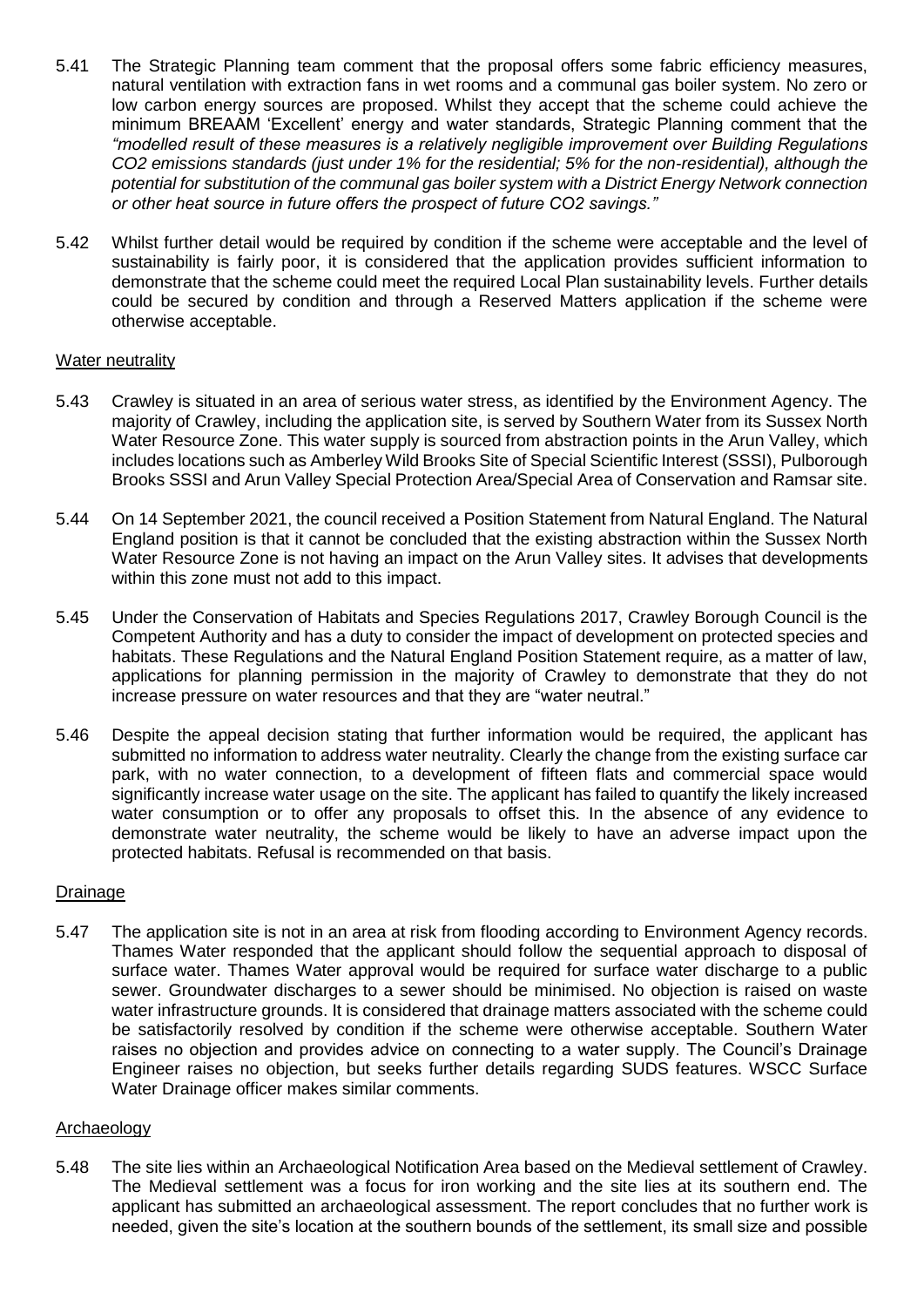subsequent physical impact on the site. The Council's Archaeological consultant does not accept the report's conclusions that no further work is necessary. However, she is satisfied that archaeological remains of a standard to warrant preservation in situ are unlikely and that a condition could be attached requiring agreement and implementation of a programme of archaeological investigation. This condition would have been recommended if the scheme were otherwise acceptable.

#### Noise and air quality

- 5.49 The applicant has submitted noise, vibration and air quality reports. The site lies in a noisy location, with three lanes of traffic running immediately to the north and trains running to the south. It is also close to the railway and level crossing. Traffic speeding up and slowing down, as caused by the traffic lights outside the site, can be particularly noisy. Comments from Environmental Health on the current application are awaited. However, previously Environmental Health raised a number of concerns about the applicant's noise report. The report has not been updated. Members will be updated further at the Planning Committee meeting, but Environmental Health's previous comments were that noise levels would be, at best, within the Significant Observable Adverse Effect level. Given the limitations of the survey work, they felt it was possible that the site would fall within the Unacceptable Adverse Effect Level, where development would be strongly resisted. Given the limited change to the scheme, it seems likely that Environmental Health will raise an objection on noise grounds again.
- 5.50 The Air Quality Management officer notes that the applicant's report concludes that pollutant concentrations for nitrogen dioxide and particulates are predicted to be below air quality targets at the building's façade. There are no longer ground floor windows on this façade. However, the Air Quality Management officer has some concerns about the modelling process and its accuracy. She states that "*there are sufficient uncertainties associated with dispersion modelling and the complexities of the application site to recommend a precautionary approach for this development on air quality grounds to reduce potential exposure to future residents*." She recommends consideration of alternative design, layout, orientation, building line and openable windows as ways to reduce the potential adverse impact of poor air quality upon residents. Although there is little scope to revise a scheme covering the whole site, this could have been pursued with the applicant if the scheme were otherwise acceptable.

# **Aviation**

5.51 GAL Safeguarding has raised no objection subject to a Bird Hazard Management Plan being agreed. They also seek an informative on the potential use of cranes. NATS raise no safeguarding objection. Subject to a Bird Hazard Management Plan, which could be addressed by condition, it is not considered that a harmful impact upon aviation safety would arise from the proposed development.

#### Contaminated land

5.52 The site was formerly used as railway land, with the original Crawley station being to the south. Adjoining land formed a wood yard and railway service yard. The applicant has submitted a Preliminary Risk Assessment suggesting that further intrusive investigation should be carried out. The same report was submitted with the previous application. The Contaminated Land officer previously reviewed the report and accepted its findings. Although he has not commented on the current application, he previously recommended a condition to address contamination. The condition could have been attached to the permission if the current proposal were otherwise acceptable.

#### Affordable housing and other infrastructure contributions

- 5.53 Policy IN1 of the Local Plan requires developments to make provision for their on and off site infrastructure needs and confirms that the Council will implement a Community Infrastructure Levy (CIL). The proposed development would be liable for a CIL contribution.
- 5.54 Policy H4 of the Local Plan and the Affordable Housing SPD are both relevant to this proposal. The Local Plan policy seeks provision of 40% affordable housing and an additional 10% low cost housing within the scheme. Of this, a minimum of 70% should be Affordable Rent or Social Rent, with up to 30% being Intermediate tenure. Paragraph 65 of the NPPF states that where major development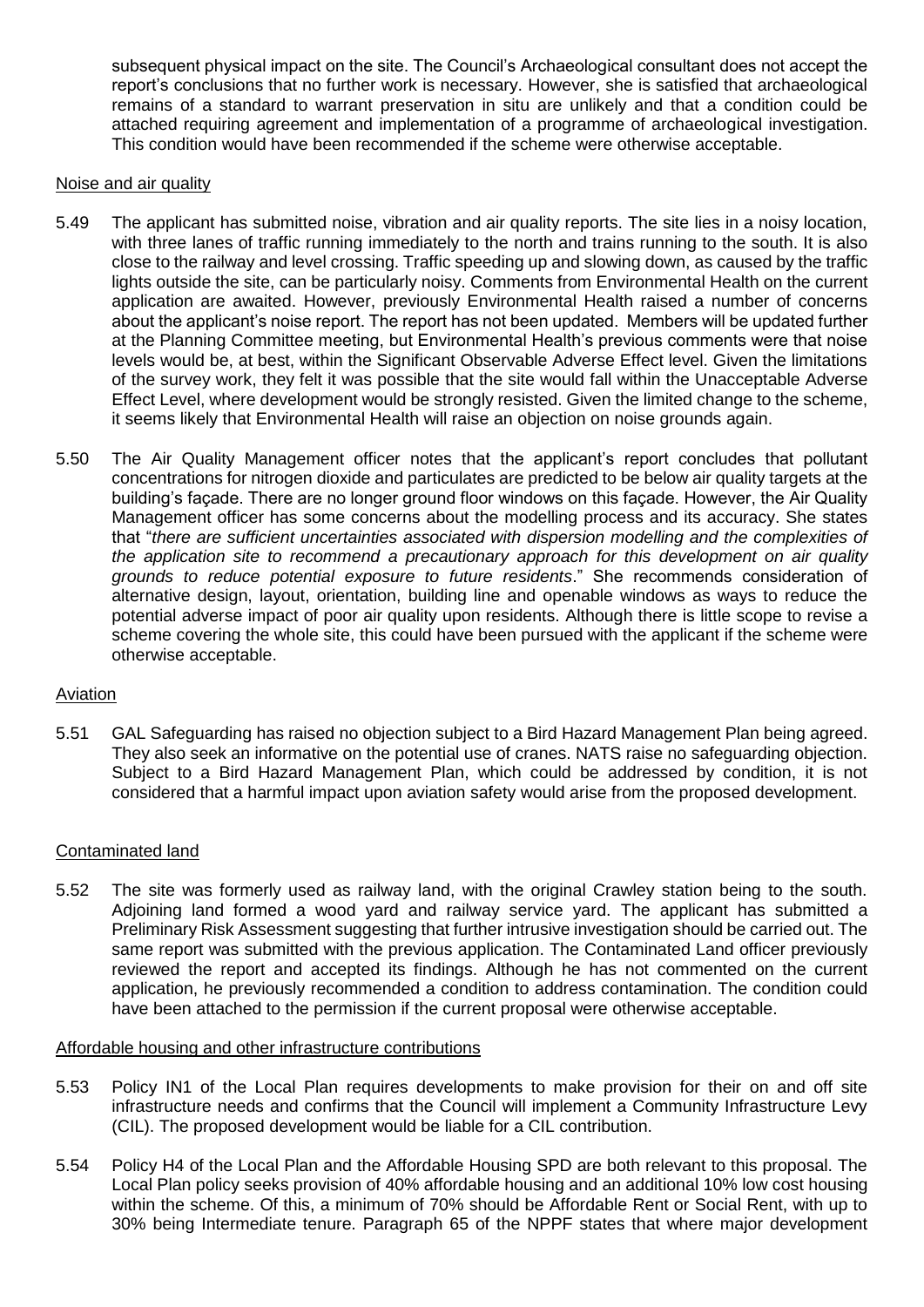involving the provision of housing is proposed, planning policies and decisions should expect at least 10% of the homes to be available for affordable home ownership.

- 5.55 The applicant has submitted a Viability Assessment. This has not been updated since he previously refused scheme and contains the original, rather than current floorplans. The floorspace figures within it are not accurate. This does state that the scheme would be viable with a financial contribution of £116,006 towards affordable housing. The report states that this represents 25% of the required contribution. That contribution is not offered though and the report concludes *"only a nil affordable housing scenario generates a profit which we consider to be marginally viable (at 6.99% on GDV / 7.51% on cost). Even at this level of profit, the developer will need to take a view as to whether they can access funding at a reasonable rate given the returns fall below the 20% on GDV benchmark which lenders often require."* No affordable housing contribution, either on-site or off-site, has been offered by the applicant.
- 5.56 The Council's Housing Enabling and Development Manager has reviewed the assessment. He considers the "*build costs to be on the high side for this scale of build, and the suggested land value far exceeds its existing use value, and since the applicant has expressed willingness to proceed at the level of profit reflected in their appraisal, it is my considered view that the scheme is suitably viable to make an adjusted off-site commuted sum contribution, notwithstanding their obligation to satisfy the minimum requirements of the NPPF and the emerging First Homes requirement."*. The Housing Enabling and Development Manager objects to the application if the applicant is not willing to make the required affordable housing contribution. The applicant has also failed to address the minimum NPPF requirement for 10% of homes within a major development to provide affordable home ownership.
- 5.57 Policy CH6 of the Local Plan deals with replacement and additional tree planting to maintain Crawley's tree cover and character. An additional tree is sought for every new residential unit. Ideally these would be planted on site but, with the excessive site coverage proposed, tree planting is clearly is not possible in this case. A contribution of £10,500 (15 units x £700 per tree) in accordance with the policy and the Green Infrastructure SPD would therefore be sought. The applicant's Planning Statement fails to address this issue at all and the application contains no commitment to making this payment.
- 5.58 Policy ENV5 of the Plan and the supporting Green Infrastructure SPD deal with the need for open space and recreation facilities arising from increased residential population. Provision of such facilities on-site or contributions towards provision off-site will be sought where shortfalls are identified. In this case, the proposal has no capacity to accommodate on-site open space and recreation due to the site coverage by the proposed building. The Forward Planning team assessed the previous scheme in respect of this provision and sought a contribution of £12,741.25. Comments are awaited on the current scheme, but a contribution at a similar level will be required. Again, the applicant's Planning Statement fails to address this issue or to support a contribution.
- 5.59 The applicant's position on affordable housing provision, tree planting, open space and recreation is unacceptable, with no commitment made to addressing these important requirements. Refusal is recommended on these grounds as a result.

# **CONCLUSIONS:-**

6.1 The footprint of the proposed development would almost entirely cover the application site. The proposed design remains very poor and would have an unacceptable relationship to both the streetscene and the proposed high quality development and public realm improvements along Station Way. It would also relate poorly to the built development and communal amenity space proposed within the adjoining allocated Station Gateway scheme. Officers have concerns about the operation of the proposed loading bay, the likelihood of obstacle to pedestrians, buggies and wheelchairs users at times, possible obstructions to traffic and the inaccessibility of some of the cycle parking. The applicant has failed to demonstrate that the proposal is acceptable in terms of noise and the proposed layout and design is unacceptable in terms of amenity for future residents. The applicant has failed to demonstrate that the proposal would be water neutral. The application fails to make appropriate provision for affordable housing, trees or open space and recreation. Overall, the applicant has failed to address all the reasons that the Inspector used to dismiss the recent appeal. The proposal is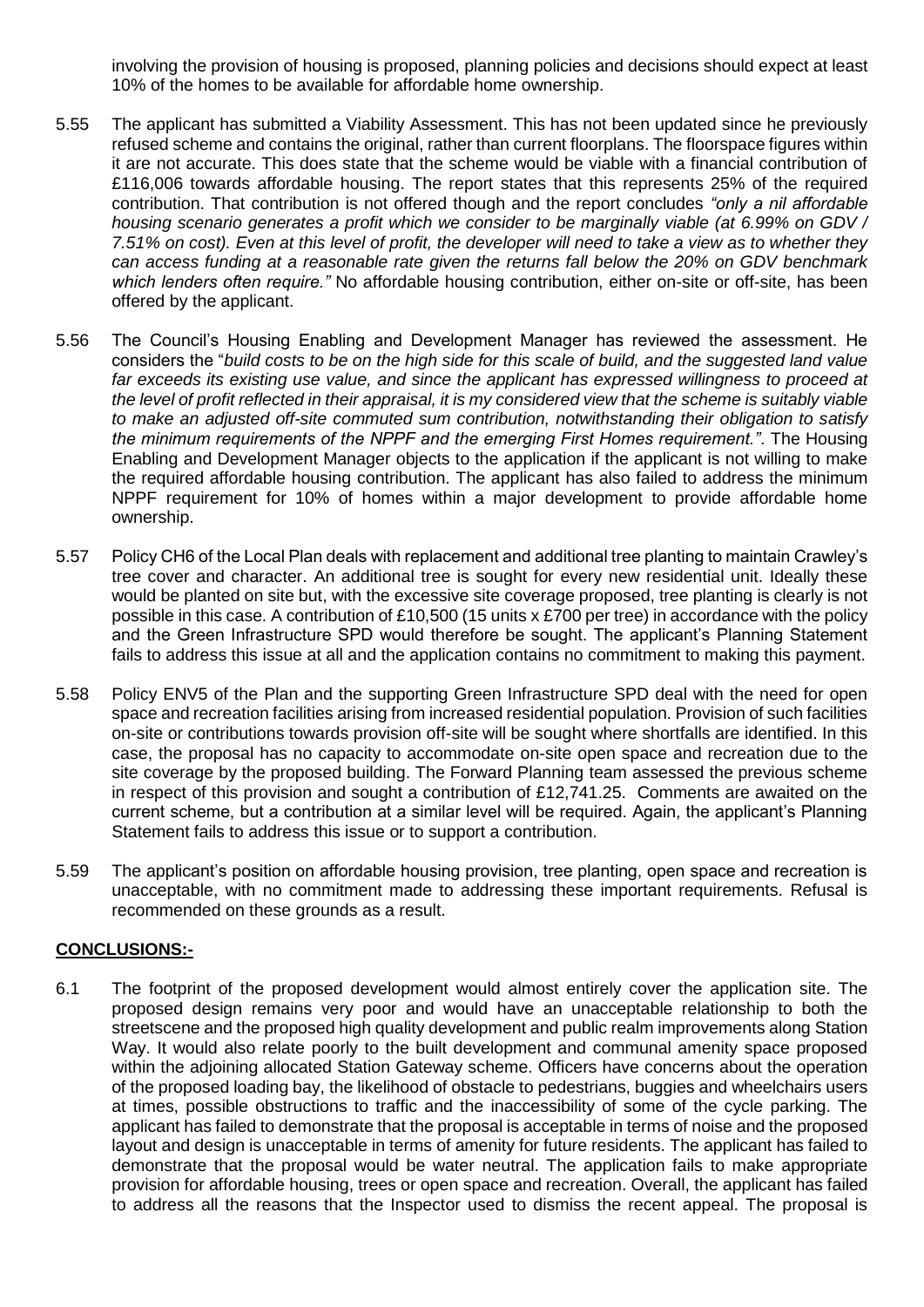considered to be of extremely poor quality and to represent substantial overdevelopment of the site. Refusal is strongly recommended.

# **RECOMMENDATION RE: CR/2021/0621/OUT**

**REFUSE** for the following reasons:

- 1. The proposed development, by reason of its site coverage, layout, scale, massing, relationship to adjoining sites and proximity to Station Way, represents substantial overdevelopment of the site and is contrary to policies CH2 and CH3 of the Crawley Borough Local Plan, the Urban Design Supplementary Planning Document and the National Planning Policy Framework.
- 2. The proposed development, by reason of its siting, design, massing, scale and external appearance, would form a dominant and unattractive building that would fail to respect the existing or proposed Station Way streetscene. There would be no opportunity to soften the building through the use of significant landscaping and its set back from the Station Way carriageway and pavement is totally inadequate. It represents a wholly unacceptable form of development and is contrary to policies CH2 and CH3 of the Crawley Borough Local Plan, the Urban Design Supplementary Planning Document and the National Planning Policy Framework.
- 3. The proposed development, by reason of the layout and orientation of the flats and their amenity space, together with their proximity to Station Way and the proposed Station Gateway communal garden to the south, would, particularly on lower floors, provide extremely poor outlook and inadequate natural light to windows and balconies. The operation of the bin stores and cycle store, with their roller shutter doors, plant room and lift are likely to cause disturbance to the occupants of adjoining flats. As such, the proposal would fail to create a satisfactory residential environment for future residents contrary to policies CH3 and CH5 of the Crawley Borough Local Plan, the Urban Design Supplementary Planning Document and the National Planning Policy Framework.
- 4. The applicant has provided insufficient evidence to demonstrate to the satisfaction of the Local Planning Authority that the occupiers of the proposed noise sensitive residential (C3) development would not suffer significant disturbance and be harmed by noise from nearby road and railway sources. The applicant has also failed to demonstrate that acceptable mitigation can be put in place to address these significant noise concerns. The proposed development is therefore contrary to policy ENV11 of the Crawley Borough Local Plan, the National Planning Policy Framework and the Noise Policy Statement for England.
- 5. The proposed development would have an unacceptable and overdominant relationship to the development proposed on the adjoining allocated Station Gateway site and would dominate and overlook the proposed landscaped communal garden area to the south. It fails to take a comprehensive approach to development in this area. The proposal is contrary to policies CH2, CH3 and CH4 of the Crawley Borough Local Plan, the Urban Design Supplementary Planning Document and the National Planning Policy Framework.
- 6. The proposed development would significantly increase water usage on the site. The applicant has failed to quantify the likely increase in water consumption or to offer any proposals to offset this. In the absence of any evidence to demonstrate water neutrality, the scheme would be likely to have an adverse impact upon protected habitats including the Amberley Wild Brooks Site of Special Scientific Interest (SSSI), Pulborough Brooks SSSI and the Arun Valley Special Protection Area/Special Area of Conservation and Ramsar site. The proposal would therefore be in breach of the Conservation of Habitats and Species Regulations 2017.
- 7. The proposed development, with its lack of on-site vehicle parking, partially inaccessible cycle parking and reliance on a single loading bay, fails to provide for the vehicular traffic that it would generate. Insufficient evidence has been submitted to demonstrate that the proposed servicing arrangements could operate satisfactorily without adversely affecting either the free flow of traffic along Station Way or the safe movement of passing pedestrians, buggies and wheelchair users. The proposal is therefore contrary to policies IN1, IN3 and IN4 of the Crawley Borough Local Plan, the parking standards set out in the Urban Design Supplementary Planning Document and the National Planning Policy Framework.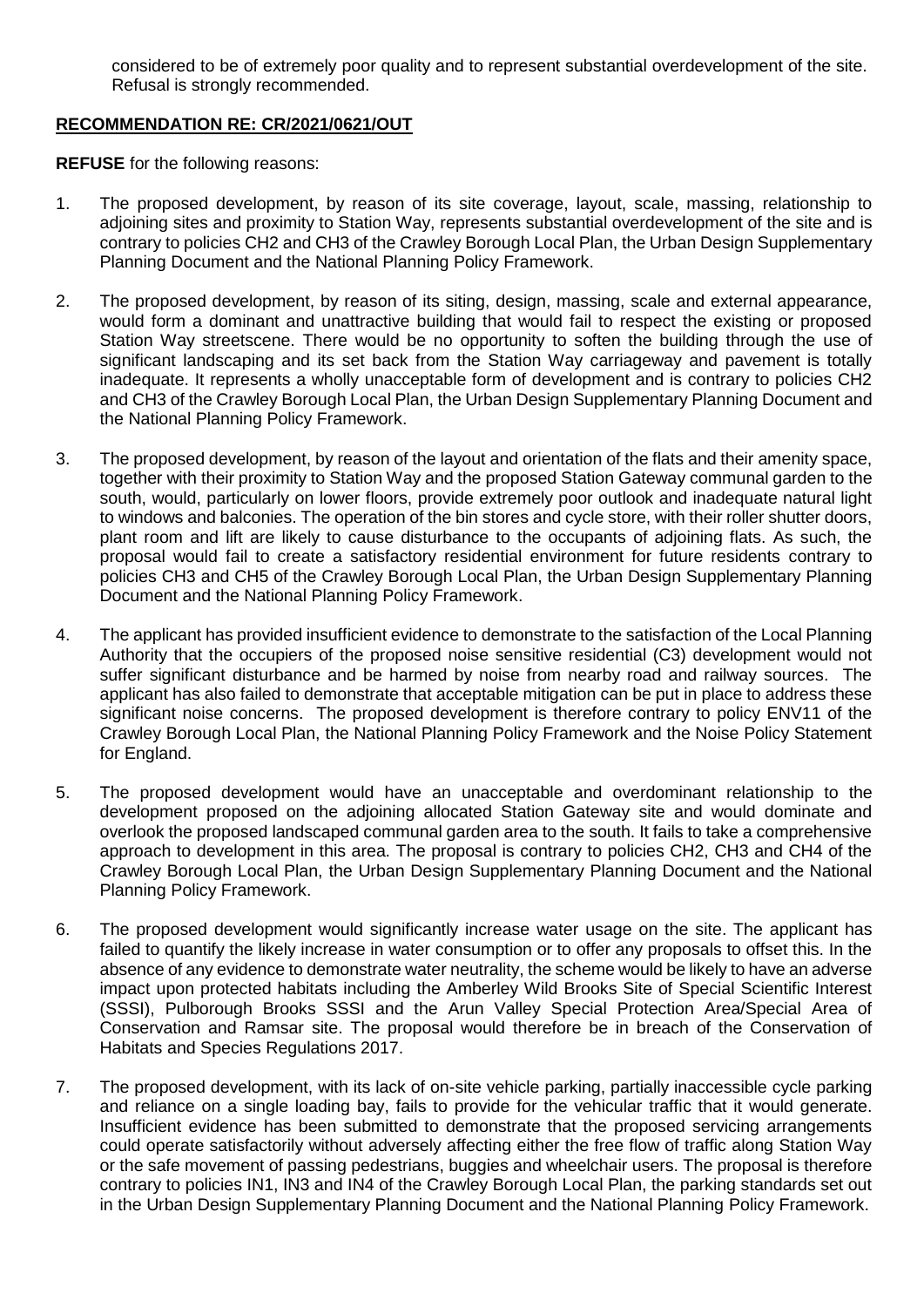- 8. The proposal would not make any provision towards affordable housing, despite the significant and demonstrated need in Crawley. Non-viability of the scheme has not been demonstrated. The proposed development is therefore contrary to policy H4 of the Crawley Borough Local Plan 2015-2030, the Affordable Housing Supplementary Planning Document and paragraph 64 of the National Planning Policy Framework.
- 9. An agreement is not in place to ensure that the appropriate contributions for tree planting and open space are secured. The development is therefore contrary to policies CH6, ENV5, and IN1 of the Crawley Borough Local Plan 2015-2030 and the Green Infrastructure Supplementary Planning Document.

#### 1. NPPF Statement

In determining this planning application, the Local Planning Authority assessed the proposal against all material considerations and has worked with the applicant in a positive and proactive manner based on seeking solutions where possible and required, by:

• Informing the applicant of identified issues that are so fundamental that it would not be possible to negotiate a satisfactory way forward due to the harm that would be caused.

This decision has been taken in accordance with the requirement in the National Planning Policy Framework, as set out in article 35, of the Town and Country Planning (Development Management Procedure) Order 2015.